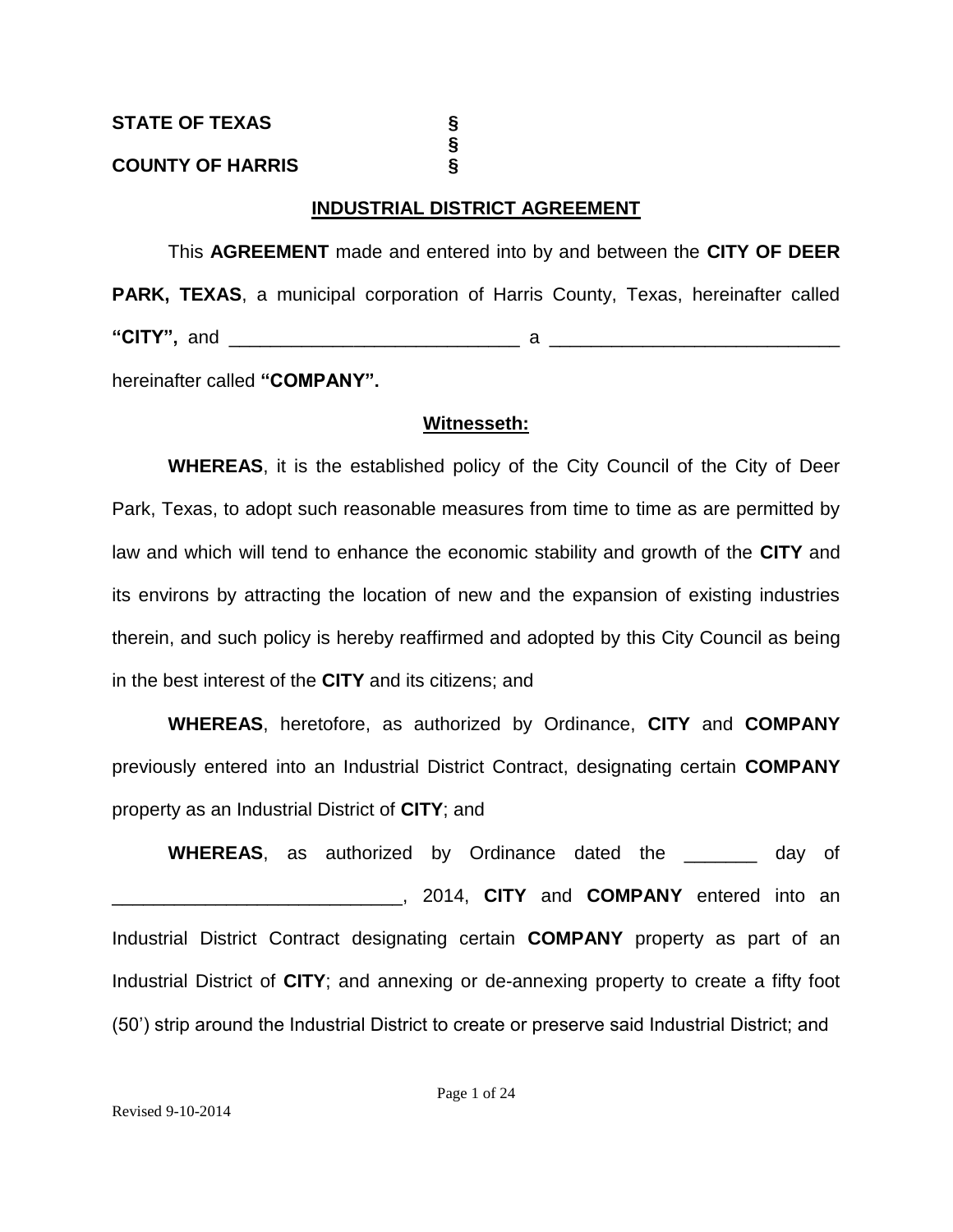**WHEREAS**, it is the desire of both **CITY** and **COMPANY** to take the necessary steps under applicable Texas law to extend the term of said Industrial District Contract as to the property described herein, thereby enhancing the economic stability and growth of **CITY**; and

**WHEREAS, COMPANY** desires to minimize its tax burden and avoid regulation by **CITY** of **COMPANY's** structures and properties within such District, and **CITY**  desires to be relieved of furnishing **CITY** services to **COMPANY** therein; and

**WHEREAS, CITY** on the \_\_\_\_\_\_\_ day of \_\_\_\_\_\_\_\_\_\_\_\_\_\_\_\_\_\_\_\_\_\_\_\_\_\_, 2014, enacted its Ordinance No. \_\_\_\_\_\_\_\_\_\_\_\_\_\_\_\_\_\_\_ designating the land described in Exhibit "A", attached hereto and shown on the plat attached hereto as Exhibit "B", as part of the Deer Park Industrial District, hereinafter called "the **DISTRICT",** and annexing or deannexing certain property, and authorizing the execution of this **AGREEMENT**;

**WHEREAS, CITY** desires to encourage the expansion and growth of industrial plants within said Districts and for such purpose desires to enter into this **AGREEMENT** with **COMPANY** pursuant to the Ordinance adopted by the City Council of said **CITY** and recorded in the official minutes of said **CITY;**

**NOW, THEREFORE**, in consideration of the premises and the mutual agreements of the parties contained herein and pursuant to the authority granted under the Municipal Annexation Act and the Ordinances of **CITY** referred to above, **CITY** and **COMPANY** hereby agree with each other as follows:

**I.**

Page 2 of 24 Revised 9-10-2014 **CITY** covenants, agrees and guarantees that during the term of this **AGREEMENT,** provided below, and subject to the terms and provisions of this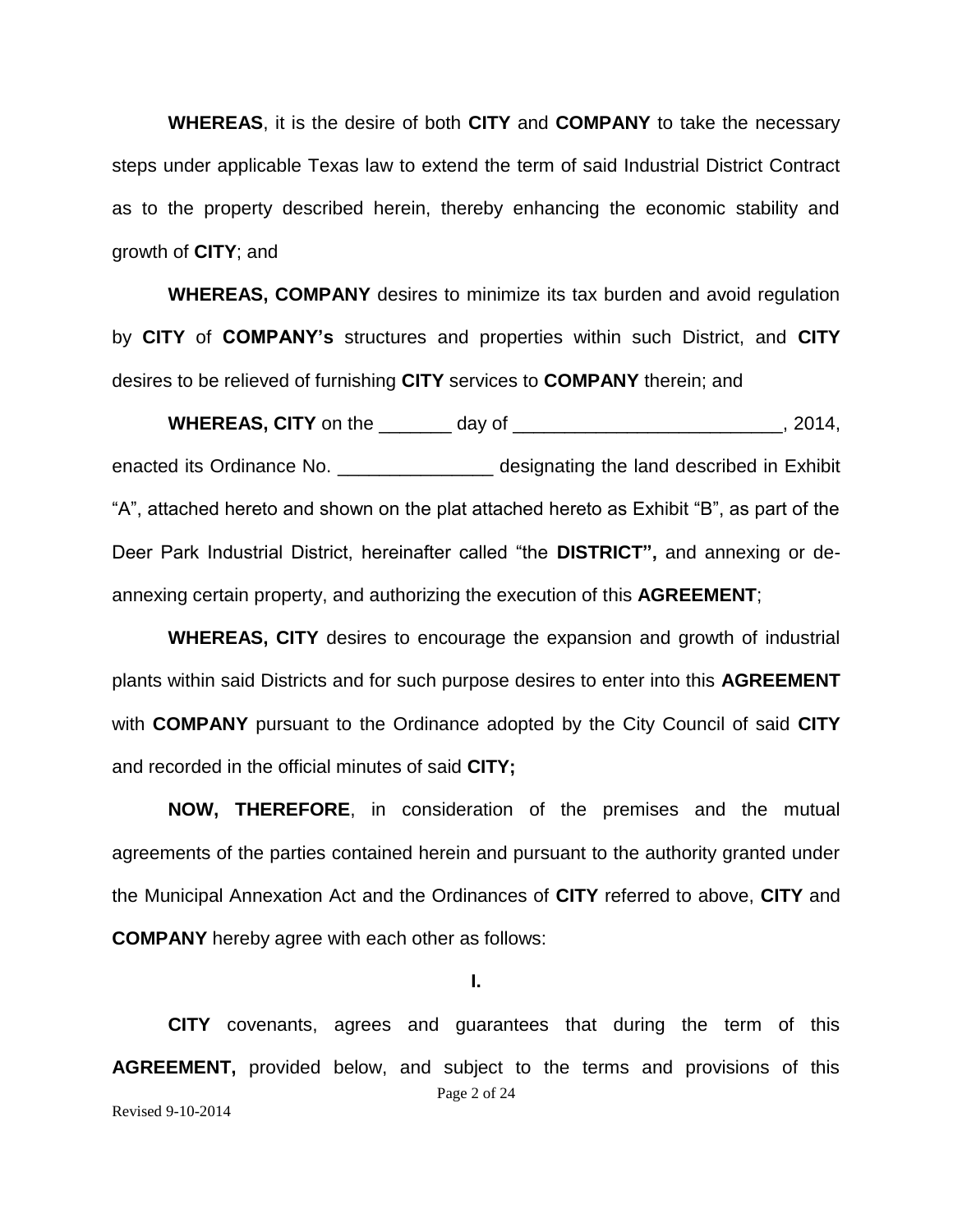**AGREEMENT,** said District shall continue to retain its extraterritorial status as an industrial district, at least to the extent that the same covers the Land belonging to **COMPANY** and its assigns, unless and until the status of said Land, or a portion or portions thereof, as an industrial district may be changed pursuant to the terms of this **AGREEMENT.** Subject to the foregoing and to the later provisions of this **AGREEMENT, CITY** does further covenant, agree and guarantee that such industrial district, to the extent that it covers said Land lying within said District and not now within the corporate limits of **CITY**, shall be immune from annexation by **CITY** during the term hereof (except as hereinafter provided) and shall have no right to have extended to it any services by **CITY,** including without limitation hereby; water, sanitary sewer, sewer disposal, garbage and trash disposal, drainage, police, fire, ambulance, street improvement or maintenance; and that all Land, including that which has been heretofore annexed, shall not have extended to it by Ordinance any rules and regulations (a) governing plats and subdivisions of land, (b) prescribing any building, electrical, plumbing or inspection code or codes, or (c) attempting to exercise in any manner whatever control over the conduct of business thereon.

**CITY** and **COMPANY** acknowledge circumstances might require **CITY** to provide limited emergency services to **COMPANY's** property. Emergency services are limited to fire and EMT emergency services. If **COMPANY** is not a member of the Channel Industries Mutual Aid Association ("CIMA"), **COMPANY** agrees to reimburse **CITY** for its costs arising out of any emergency response requested by **COMPANY** to **COMPANY's** property, and to which **CITY** agrees to respond. If **COMPANY** is a member of CIMA,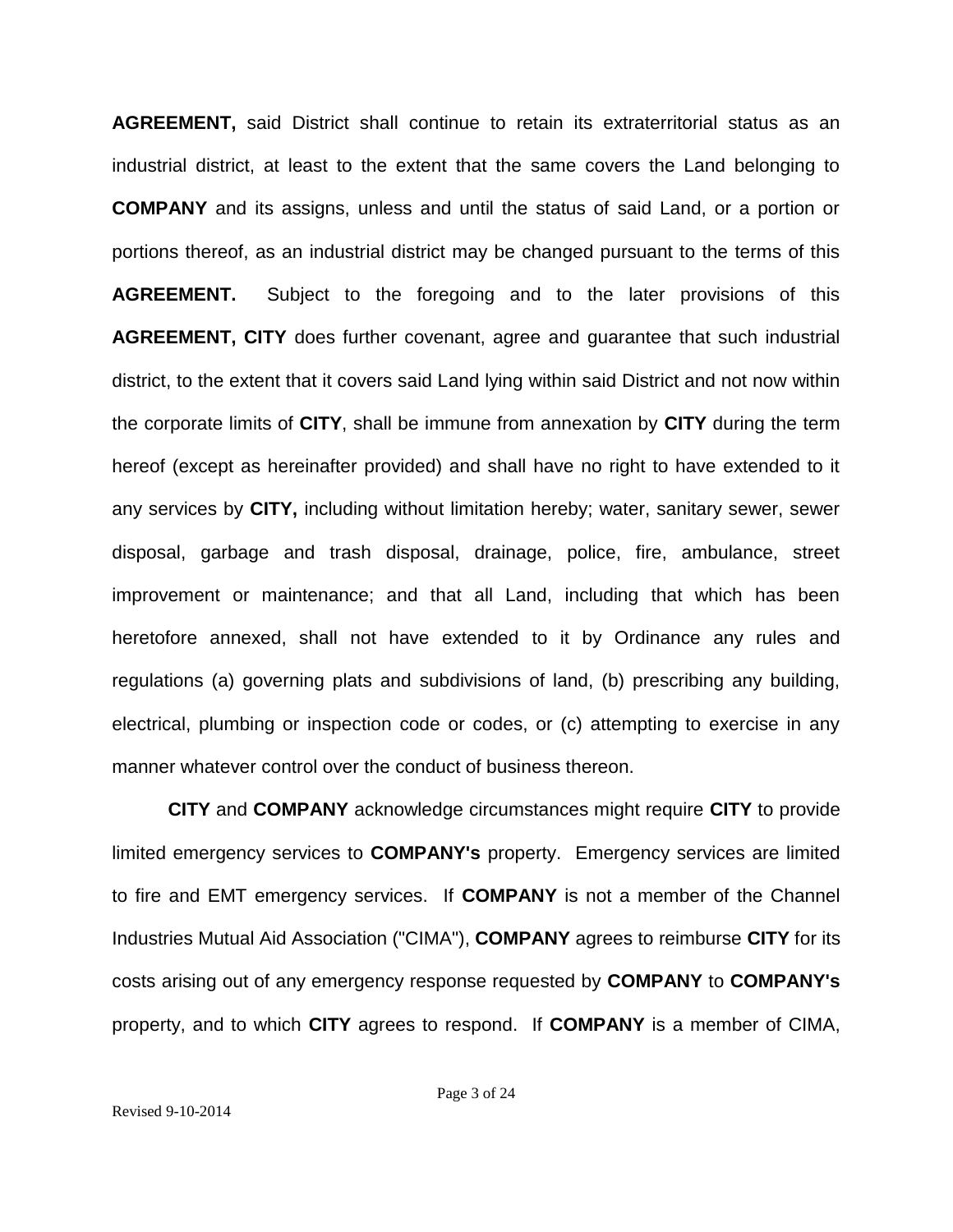the obligations of **COMPANY** and **CITY** shall be governed by the CIMA agreement, to which agreement **CITY** is a party.

**II.**

In the event that any portion of the Land has heretofore been annexed by **CITY**, **COMPANY** agrees to render and pay full **CITY** ad valorem taxes on such annexed Land and improvements, and tangible personal property.

Under the terms of the Texas Property Tax Code, the appraised value for tax purposes of the annexed portion of Land, improvements, and tangible personal property shall be determined by the Harris County Appraisal District. The parties hereto recognize that said Appraisal District has no authority to appraise the Land, improvements, and tangible personal property in the unannexed area for the purpose of computing the "in lieu" payments hereunder. Therefore, the parties agree that the appraisal of the Land, improvements, and tangible personal property in the unannexed area shall be conducted by **CITY**, at **CITY's** expense, by an independent appraiser of **CITY's** selection, said appraisal shall be prepared in accordance with generally accepted appraisal standards established by the Uniform Standards for Appraisal Practice and with the provisions of the Texas Property Tax Code. The parties recognize that in making such appraisal for "in lieu" payment purposes, such appraiser must of necessity appraise the entire (annexed and unannexed) Land, improvements, and tangible personal property.

Nothing herein contained shall ever be interpreted as lessening the authority of the Harris County Appraisal District to establish the appraised value of Land,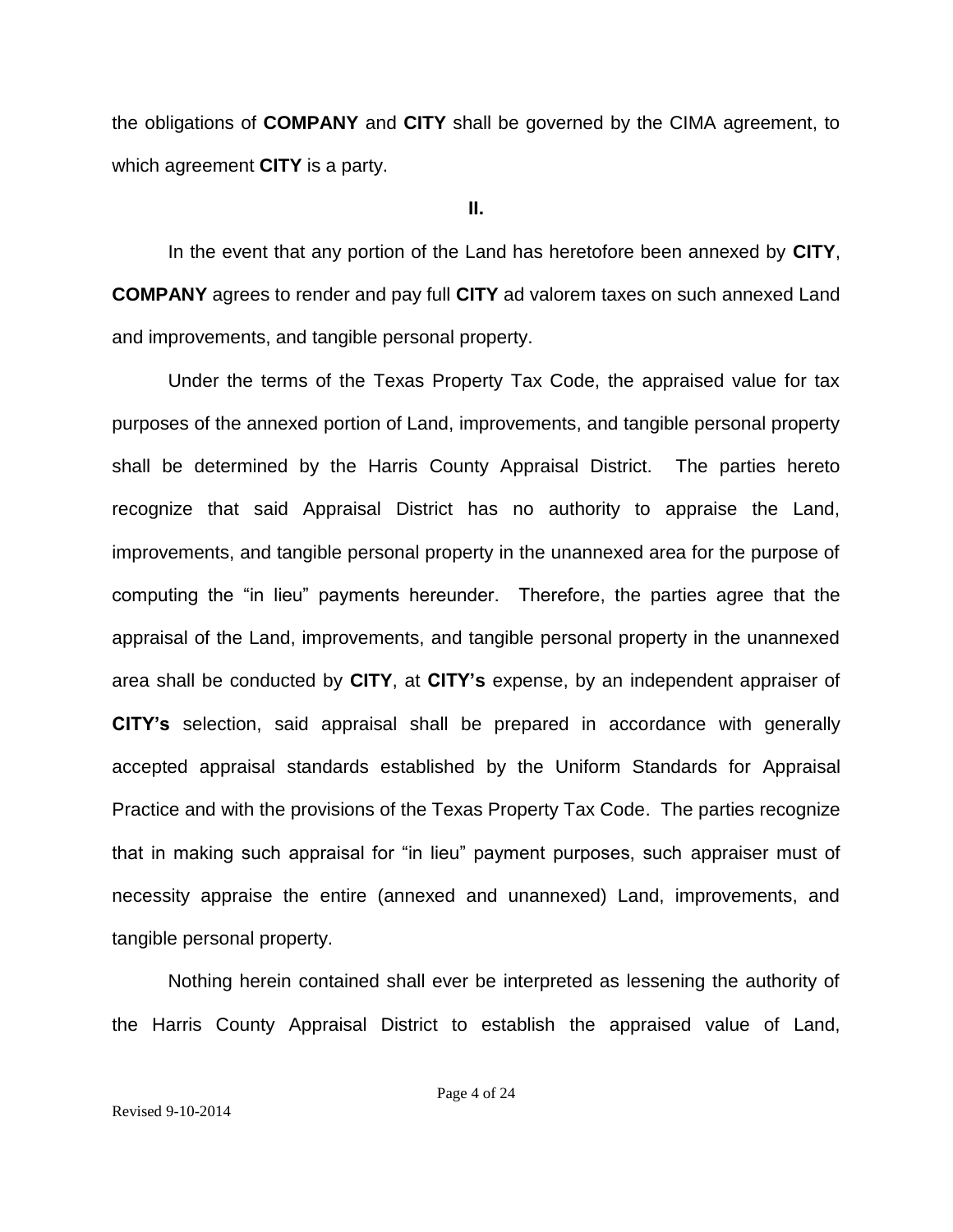improvements, and tangible personal property in the annexed portion, for ad valorem tax purposes.

## **III.**

A. On or before April 15, 2015, and on or before each April  $15<sup>th</sup>$  thereafter, unless an extension is granted in accordance with the Texas Property Tax Code, through and including April 15, 2026, **COMPANY** shall provide **CITY** with a written description of its Land and all improvements and tangible personal property located on the Land as of the immediately preceding January  $1<sup>st</sup>$ , stating its opinion of the Property's market value, and being filed by an authorized Officer of **COMPANY** authorized to do so, or **COMPANY's** duly authorized agent, (**COMPANY's** "Rendition"). **COMPANY** may file such Rendition on a Harris County Appraisal District rendition form, or similar form. The properties which **COMPANY** must render and upon which the "in lieu of" taxes are assessed are more fully described in subsection 1, 2 and 3 of subsection D, of this Paragraph III (sometimes collectively called the "Property"). A failure by **COMPANY** to file a Rendition as provided for in this paragraph, shall not constitute a waiver by **COMPANY** for the current tax year, of all rights of protest and appeal under the terms of this **AGREEMENT**.

B. **COMPANY** shall furnish to **CITY** a written report of the names and addresses of all persons and entities who store any tangible personal property on the Land by bailment, lease, consignment, or other arrangement with **COMPANY** ("products in storage"), and are in the possession or under the management of **COMPANY** on January 1<sup>st</sup> of each Value Year, further giving a description of such products in storage.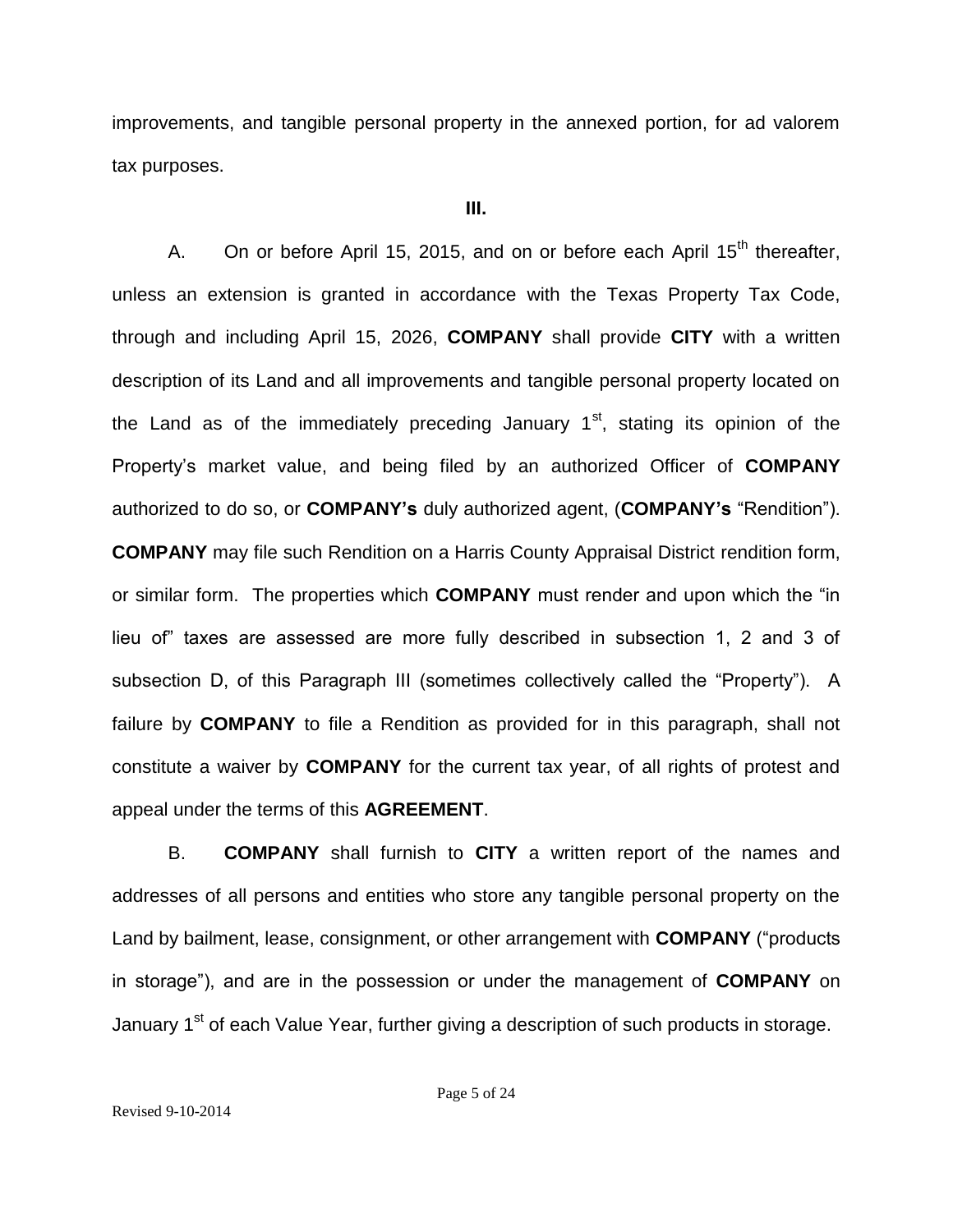C. On or before the later of December 31, 2015, or 30 days from mailing of an invoice and in like manner on or before each December 31<sup>st</sup> thereafter, through and including December 31,2026, **COMPANY** shall pay to **CITY** an amount "in lieu of taxes" on **COMPANY's** Property as of January 1<sup>st</sup> of the current calendar year ("Value Year").

D. **COMPANY** agrees to render to **CITY** and pay an amount "in lieu of taxes" on **COMPANY's** Land, improvements and tangible personal property in the unannexed area equal to the sum of:

1. Sixty-three percent (63%) of the amount of ad valorem taxes which would be payable to **CITY** if all of **COMPANY's** Land and improvements which existed on January 1, 2015, January 1, 2016, January 1, 2017, and January 1, 2018 had been within the corporate limits of **CITY** and appraised each year by **CITY**'**s** independent appraiser.

2. Sixty-four percent (64%) of the amount of ad valorem taxes which would be payable to **CITY** if all of **COMPANY's** Land and improvements which existed on January 1, 2019, January 1, 2020, January 1, 2021, and January 1, 2022 had been within the corporate limits of **CITY** and appraised each year by **CITY**'**s** independent appraiser.

3. Sixty-five percent (65%) of the amount of ad valorem taxes which would be payable to **CITY** if all of **COMPANY's** Land and improvements which existed on January 1, 2023, January 1, 2024, January 1, 2025, and January 1, 2026 had been within the corporate limits of **CITY** and appraised each year by **CITY**'**s** independent appraiser.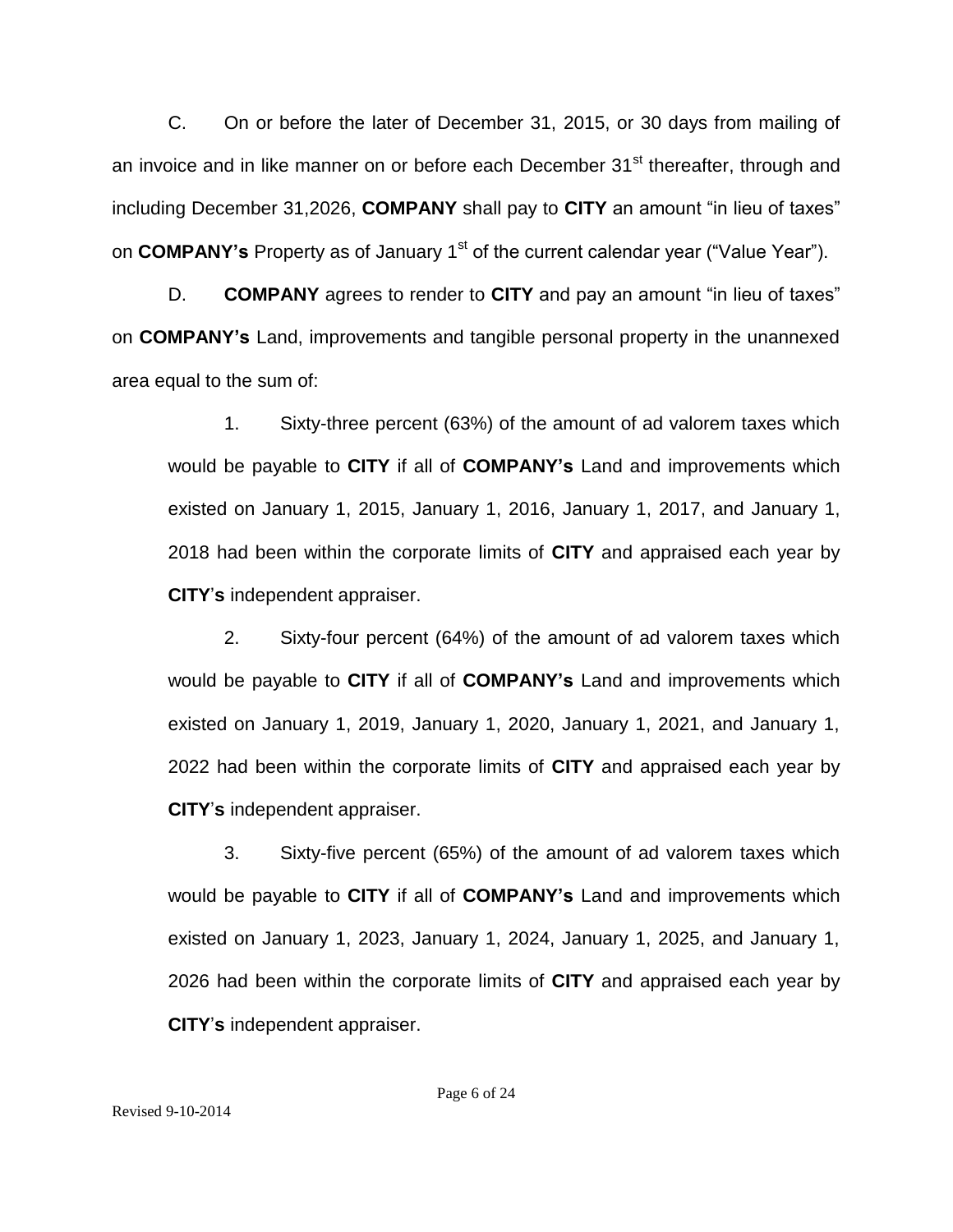4. For purposes of this Section, a substantial increase in value of new improvements shall be defined as an increase in value that is the lesser of at least five percent (5%) of the total appraised value of Land and improvements, on January 1, 2015; or a cumulative value of at least \$5,000,000.

(a) On any Substantial increase in value of any improvements, and tangible personal property (excluding inventory) dedicated to new construction, in excess of the appraised value of same on January 1, 2014, resulting from new construction (exclusive of construction in progress, which shall be exempt from taxation) up to and including \$100,000,000, for each Value Year following completion of construction in progress, an amount equal to

| 1 <sup>st</sup> Year After Operation Begins | 10%                  |
|---------------------------------------------|----------------------|
| 2 <sup>nd</sup> Year After Operation Begins | 20%                  |
| 3 <sup>rd</sup> Year After Operation Begins | 30%                  |
| 4 <sup>th</sup> Year After Operation Begins | 40%                  |
| 5 <sup>th</sup> Year After Operation Begins | 50%                  |
| 6 <sup>th</sup> Year After Operation Begins | <b>Contract Rate</b> |

Page 7 of 24 of the amount of ad valorem taxes which would be payable to **CITY** if all of said new construction had been within the corporate limits of **CITY** and appraised by **CITY's** independent appraiser. Any improvements and tangible personal property (excluding inventory) which has been designated under the previous Industrial District Contract as "New Construction" shall continue under the new construction progressive rate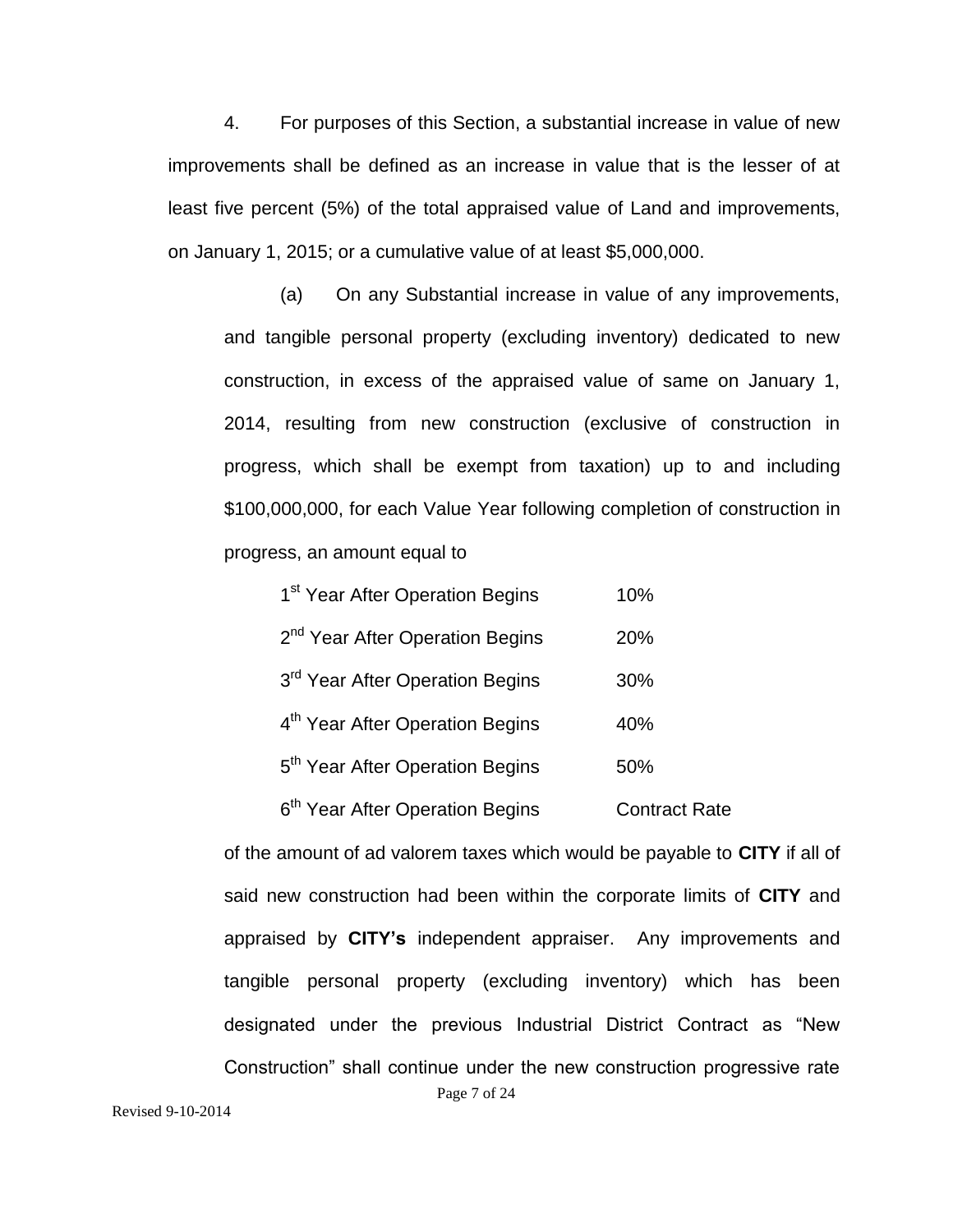until the full contract rate is reached as if under the previous contract as listed (if any) under Schedule "C" attached hereto.

(b) In order to continue to enhance the economic stability and growth of **CITY** by attracting the location of new and the expansion of existing industries, **CITY** and **COMPANY** agree to enter into negotiations to determine new construction progressive rates appropriate for any new construction project exceeding \$100,000,000.

In the event **CITY** and **COMPANY** enter into negotiations to determine new construction progressive rates for a new construction project exceeding \$100,000,000 and **CITY** and **COMPANY** are unable to agree on new construction progressive rates, then the progressive rates set forth in Section III (D)(4)(a) shall apply to such project.

(c) For purposes of this contract, new construction shall be determined as a separate production unit, or component of a production unit, that is constructed new and not rehabilitated, renovated or refurbished. It may also include new structures, of whatever type or character, that are necessary to support the operation of a production unit, that is constructed new and not rehabilitated, renovated or refurbished. New equipment that is added in connection with either a separate production unit, or a new structure necessary to support the operation of a production unit, may be considered as part of the new construction value. Each project shall be considered on its own for the purpose of determining if it meets the required increase in value to be treated as new construction.

Page 8 of 24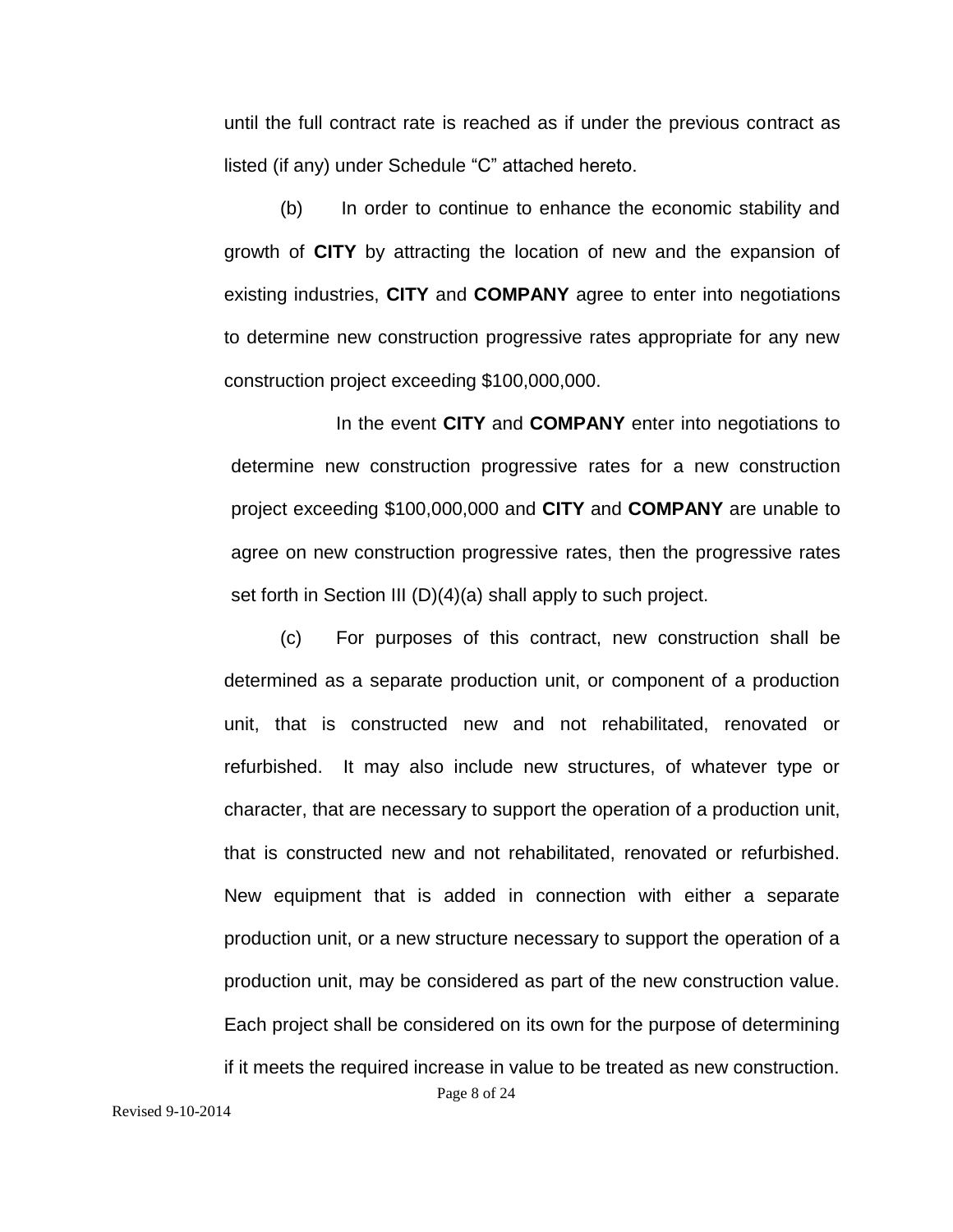(d) Existing Plant Value shall be defined as the value of all land and improvements existing on **COMPANY's** property described in Exhibit "A" attached hereto on January 1, 2014 less the value of any improvements considered to be new construction on that date. As of January 1 of the year the value of any improvements considered as new construction becomes subject to the full contract rate, the Existing Plant Value of **COMPANY** shall be increased by the amount of said new construction value.

(e) In any year, if Existing Plant Value depreciates below the value established on January 1, 2014, or the Existing Plant Value as adjusted by new construction value becoming subject to the full contract rate as provided in accordance with this Section, an amount equal to the amount of the depreciation shall be removed from the oldest new construction and be subject to the full contract rate. Any remaining new construction value shall be treated in accordance with this Section. In any subsequent year, if Existing Plant Value increases to or above the Existing Plant Value established on January 1, 2014, or the Existing Plant Value as adjusted by new construction value becoming subject to the full contract rate in accordance with this Section, any new construction value previously used to make up Existing Plant Value shall be treated as new construction in accordance with Section III, Paragraph D, subparagraph 2(a); and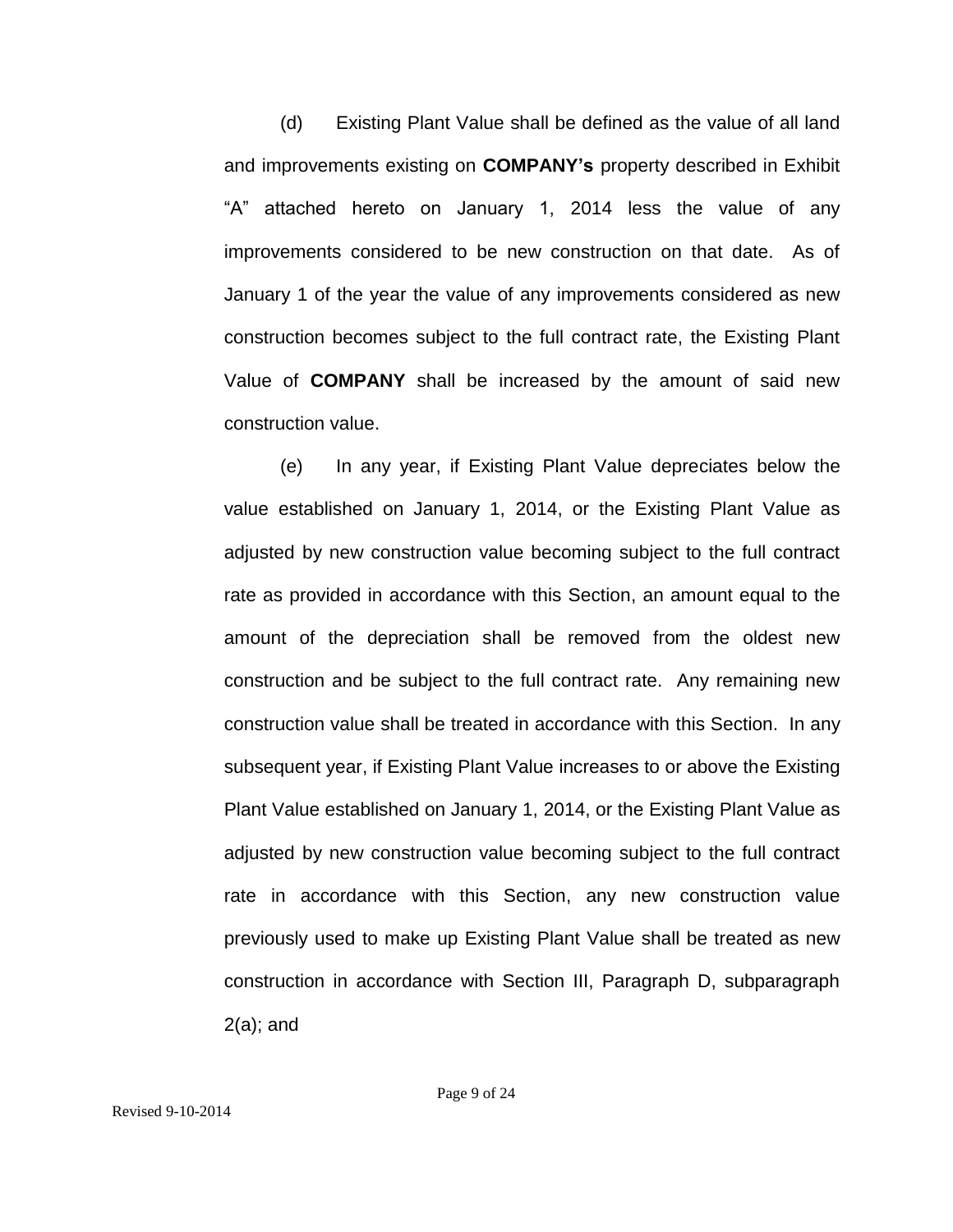5. (a) Sixty-three percent (63%) of the amount of ad valorem taxes which would be payable to **CITY** on all of **COMPANY's** tangible personal property of every description, including, without limitation, inventory, oil, gas, and mineral interests, items of leased equipment, railroads, pipelines, and products in storage located on the Land, if all of said tangible personal property which existed on January 1, 2015, January 1, 2016, January 1, 2017, and January 1, 2018 had been within the corporate limits of **CITY** and appraised each year by **CITY's** independent appraiser;

(b) Sixty-four percent (64%) of the amount of ad valorem taxes which would be payable to **CITY** on all of **COMPANY's** tangible personal property of every description, including, without limitation, inventory, oil, gas, and mineral interests, items of leased equipment, railroads, pipelines, and products in storage located on the Land, if all of said tangible personal property which existed on January 1, 2019, January 1, 2020, January 1, 2021, and January 1, 2022 had been within the corporate limits of **CITY** and appraised each year by **CITY's** independent appraiser;

(c) Sixty-five percent (65%) of the amount of ad valorem taxes which would be payable to **CITY** on all of **COMPANY's** tangible personal property of every description, including, without limitation, inventory, oil, gas, and mineral interests, items of leased equipment, railroads, pipelines, and products in storage located on the Land, if all of said tangible personal property which existed on January 1, 2023, January 1, 2024, January 1,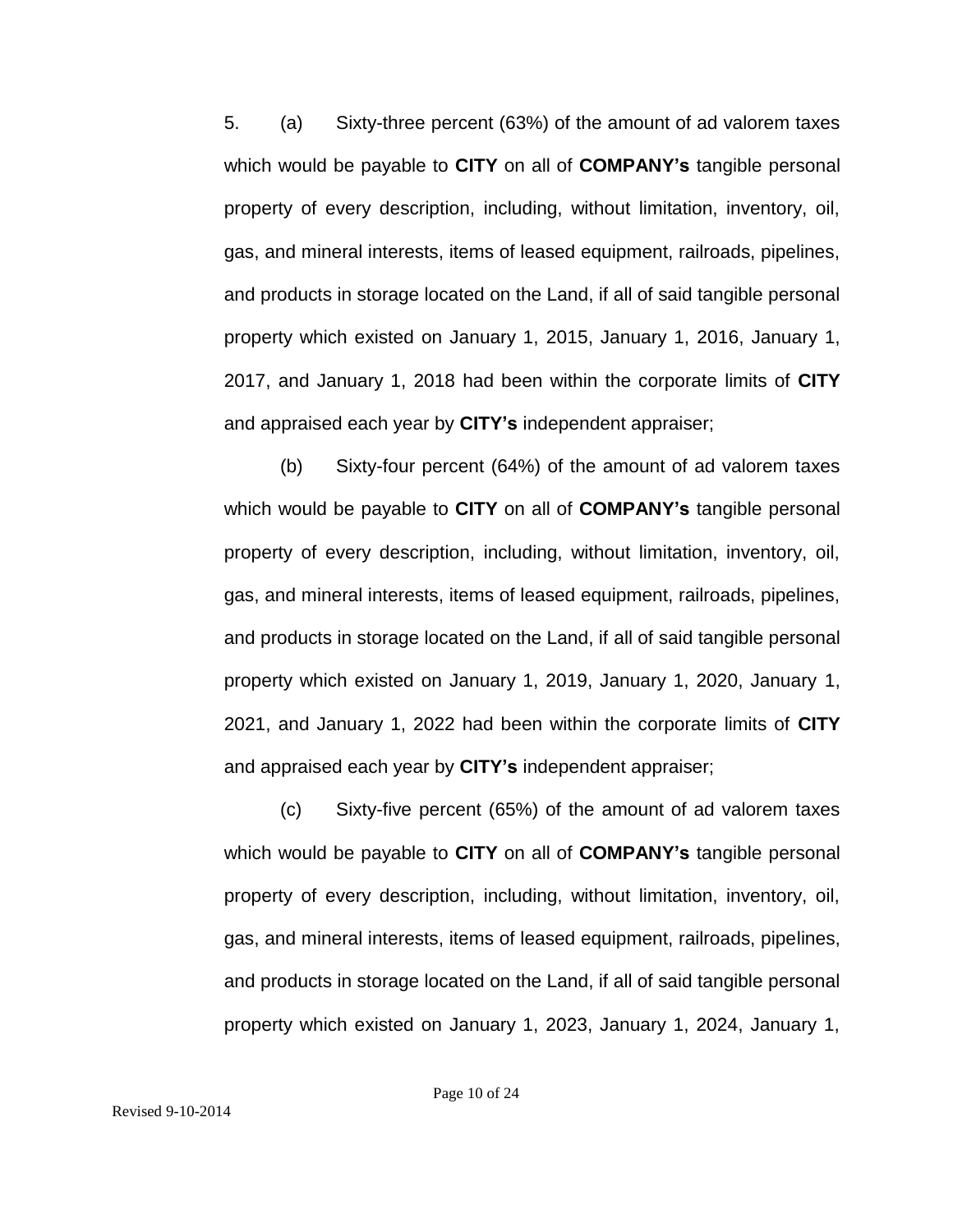2025, and January 1, 2026 had been within the corporate limits of **CITY** and appraised each year by **CITY's** independent appraiser.

**IV.**

This **AGREEMENT** shall extend for a period beginning on the 1<sup>st</sup> day of January 2015, and continuing thereafter until December 31, 2026, unless extended for an additional period or periods of time upon mutual consent of **COMPANY** and **CITY** as provided by the Municipal Annexation Act. **CITY** and **COMPANY** agree that in order to reach mutual consent for an extended agreement for an additional period beyond December 31, 2026, extended agreement negotiations shall commence no later than January 5, 2026. In the event this **AGREEMENT** is not so extended for an additional period beyond December 31, 2026 by June 1, 2026, the covenant of **CITY** not to annex **COMPANY's** land and improvements shall terminate and **CITY** shall have the right to commence annexation proceedings on June 1, 2026 as to all land and property covered by this **AGREEMENT**. **COMPANY** and **CITY** agree that **CITY** shall initiate extended agreement negotiations no later than January 5, 2026. In the event **CITY** is delayed to begin extended agreement negotiations on January 5, 2026, **CITY's** right to commence annexation proceedings on June 1, 2026 shall be delayed by the number of days that the extended agreement negotiations commencement are delayed, but annexation proceedings shall not be delayed beyond August 1, 2026.

**V.**

This **AGREEMENT** may be extended for an additional period or periods by agreement between **CITY** and **COMPANY** and/or its assigns even though it is not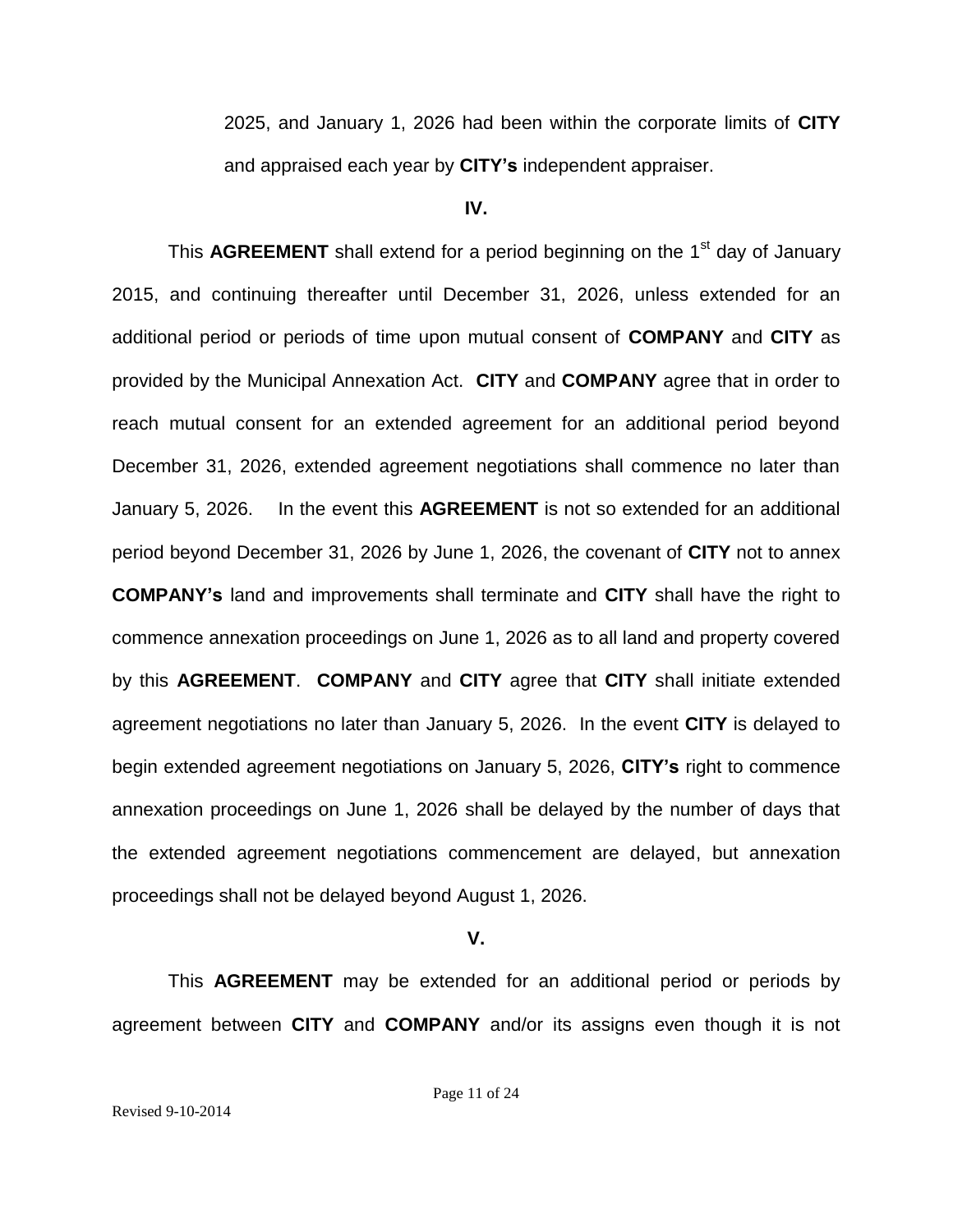extended by agreement between **CITY** and all of the owners of all land within the District of which it is a part.

## **VI.**

A. In the event **COMPANY** elects to protest the valuation for tax purposes set on its said properties by **CITY** or by the Harris County Appraisal District for any year or years during the terms hereof, nothing in this **AGREEMENT** shall preclude such protest and **COMPANY** shall have the right to take all legal steps desired by it to reduce the same.

Notwithstanding such protest by **COMPANY**, **COMPANY** agrees to pay to **CITY** on or before the date therefore hereinabove provided, at least the total of (a) the total amount of ad valorem taxes on the annexed portions, plus (b) the total amount of the "in lieu of taxes" on the unannexed portions of **COMPANY's** hereinabove described property for the last preceding year.

When the **CITY** or Harris County Appraisal District (as the case may be) valuation on said property of **COMPANY** has been so finally determined, then within thirty (30) days thereafter and if after the normal due date **COMPANY** shall make payment to **CITY** of any additional payment due hereunder based on such final valuation, without penalty or interest, and **CITY** shall refund to **COMPANY**, without interest, any amount by which **COMPANY's** payment is found to have been excessive.

Page 12 of 24 Revised 9-10-2014 B. Should **COMPANY** disagree with any appraisal made by the independent appraiser selected by **CITY** pursuant to Article II above (which shall be given in writing to **COMPANY**), **COMPANY** shall, within thirty (30) days of receiving such copy, give written notice to **CITY** of such disagreement. In the event **COMPANY** does not give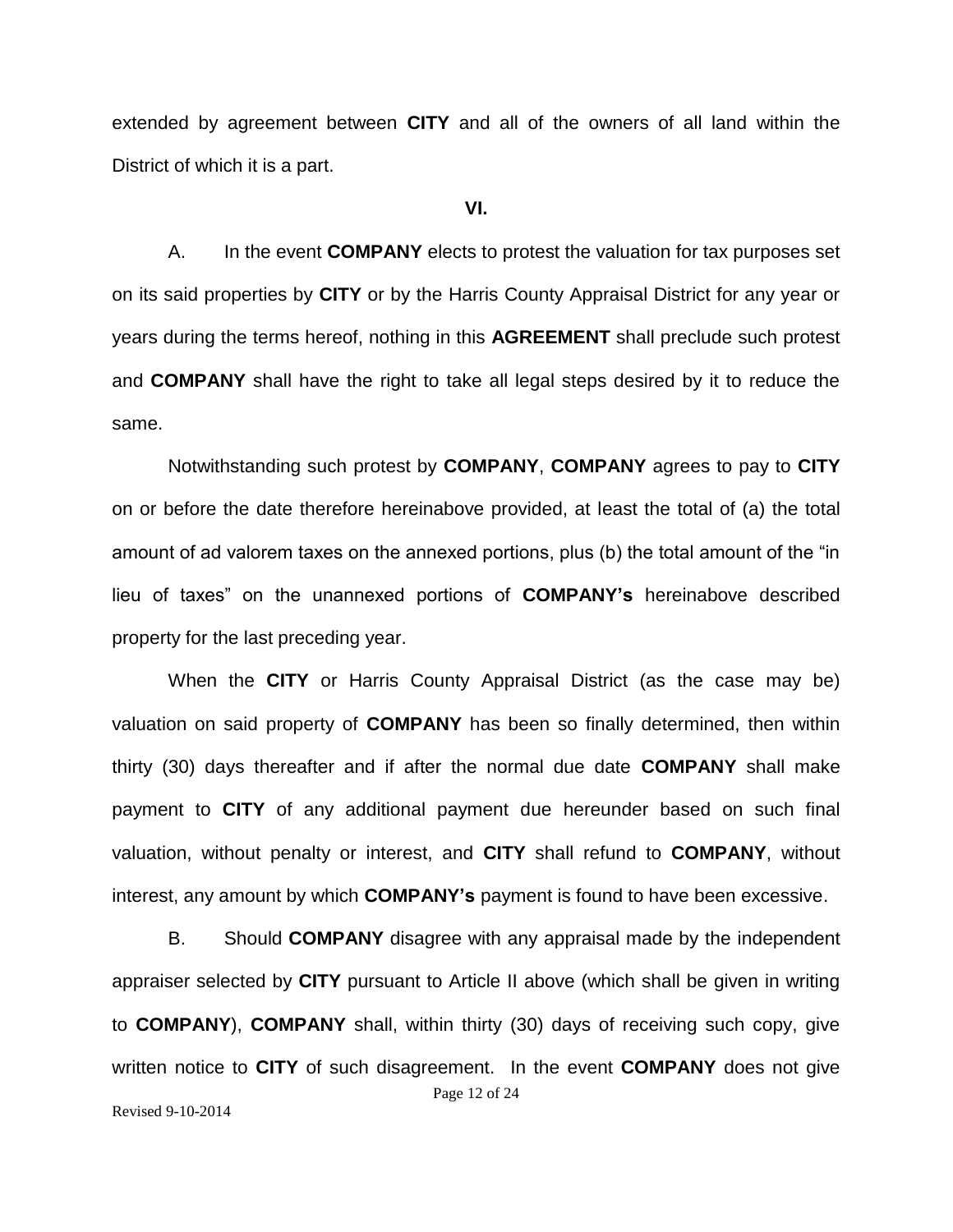such written notice of disagreement within such time period, the appraisal made by said independent appraiser shall be final and controlling for purposes of the determination of "in lieu of taxes" payments to be made under this **AGREEMENT**.

Should **COMPANY** give such notice of disagreement, **COMPANY** shall also submit to **CITY** with such notice a written statement setting forth what **COMPANY** believes to be the market value of **COMPANY's** hereinabove described property. Both parties agree to thereupon enter into good faith negotiations in an attempt to reach an agreement as to the market value of **COMPANY's** property for "in lieu" purposes hereunder. If, after the expiration of forty-five (45) days from the date the notice of disagreement was received by **CITY**, the parties have not reached agreement as to such market value, the parties agree to submit the dispute to final arbitration as provided in subparagraph 1 of this Article VI B. Notwithstanding any such disagreement by **COMPANY**, **COMPANY** agrees to pay to **CITY** on or before December 31, of each year during the term hereof, at least the total of (a) the ad valorem taxes on the annexed portions, plus (b) the total amount of the "in lieu" payments for the last preceding year.

Page 13 of 24 1. A Board of Arbitrators shall be created composed of one person named by **COMPANY**, one by **CITY**, and a third to be named by those two. In case of no agreement on this arbitrator within 10 days, the parties will join in a written request that the Chief Judge of the U.S. District Court for the Southern District of Texas appoint the third arbitrator who, as the "Impartial Arbitrator" shall preside over the arbitration proceeding. The sole issue to be determined in the arbitration shall be resolution of the difference between the parties as to the fair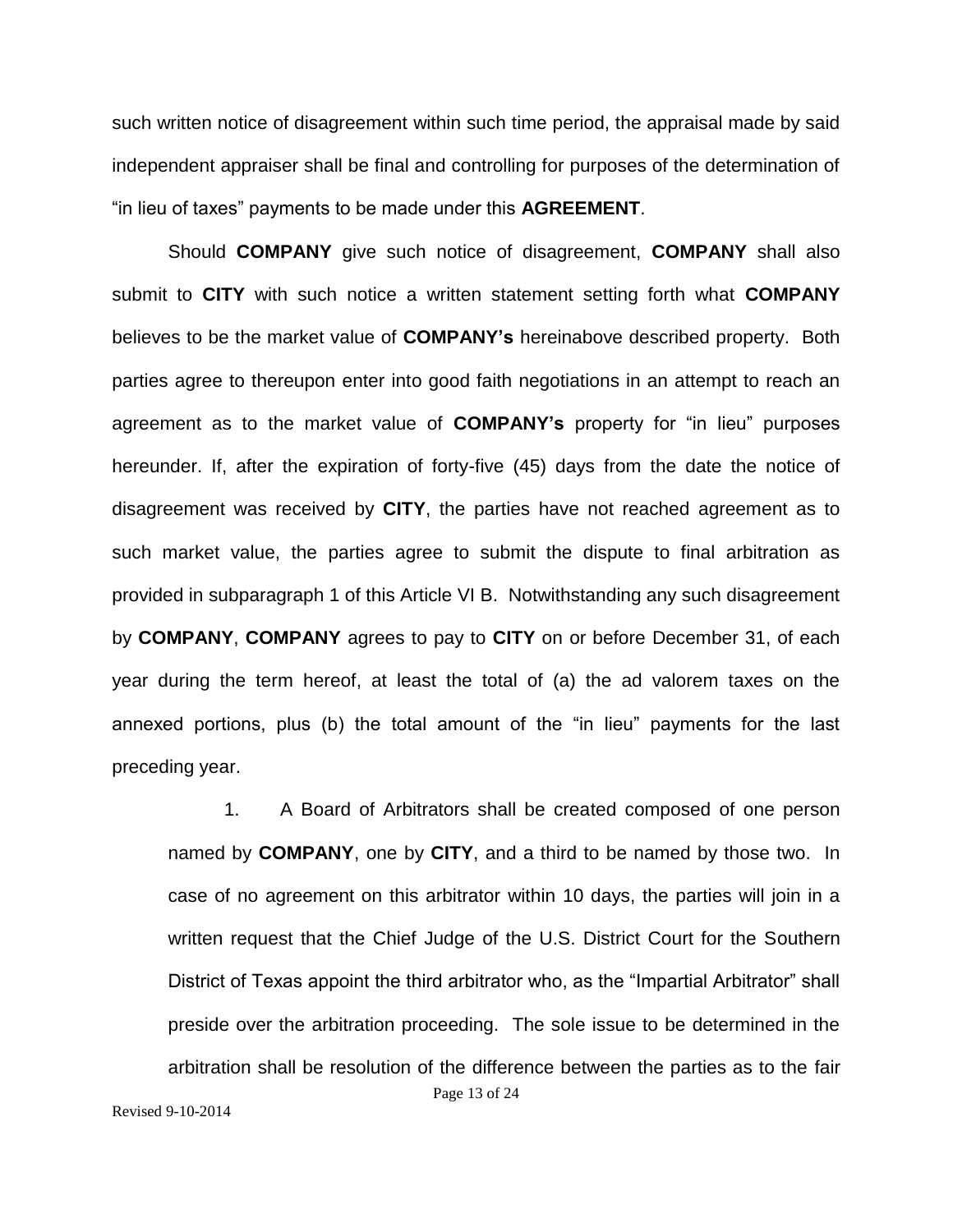market value of **COMPANY's** property for calculation of the "in lieu" payment and total payment hereunder for the year in question. The Board shall hear and consider all relevant and material evidence on that issue including expert opinion, and shall render its written decision as promptly as practicable. That decision shall then be final and binding upon the parties, subject only to judicial review as may be available under the Texas General Arbitration Act (Chapter 172, Subsections 172.001-172.020 of the Texas Civil Practice and Remedies Code). Costs of the arbitration shall be shared equally by the **COMPANY** and the **CITY**, provided that each party shall bear its own attorney's fees.

#### **VII.**

**CITY** shall be entitled to a tax lien on **COMPANY's** above described property, all improvements thereon, and all tangible personal property thereon, in the event of default in payment of "in lieu of taxes" payments hereunder, which shall accrue penalty and interest in like manner as delinquent taxes, and which shall be collectible by **CITY** in the same manner as provided by law for delinquent taxes.

#### **VIII.**

Page 14 of 24 This **AGREEMENT** shall inure to the benefit of and be binding upon **CITY** and **COMPANY**, and upon **COMPANY's** successors and assigns, affiliates and subsidiaries, and shall remain in force whether **COMPANY** sells, assigns, or in any other manner disposes of, either voluntarily or by operation of law, all or any part of the property belonging to it within the territory hereinabove described, and the agreements herein contained shall be held to be covenants running with the land owned by **COMPANY** situated within said territory, for so long as this **AGREEMENT** or any extension thereof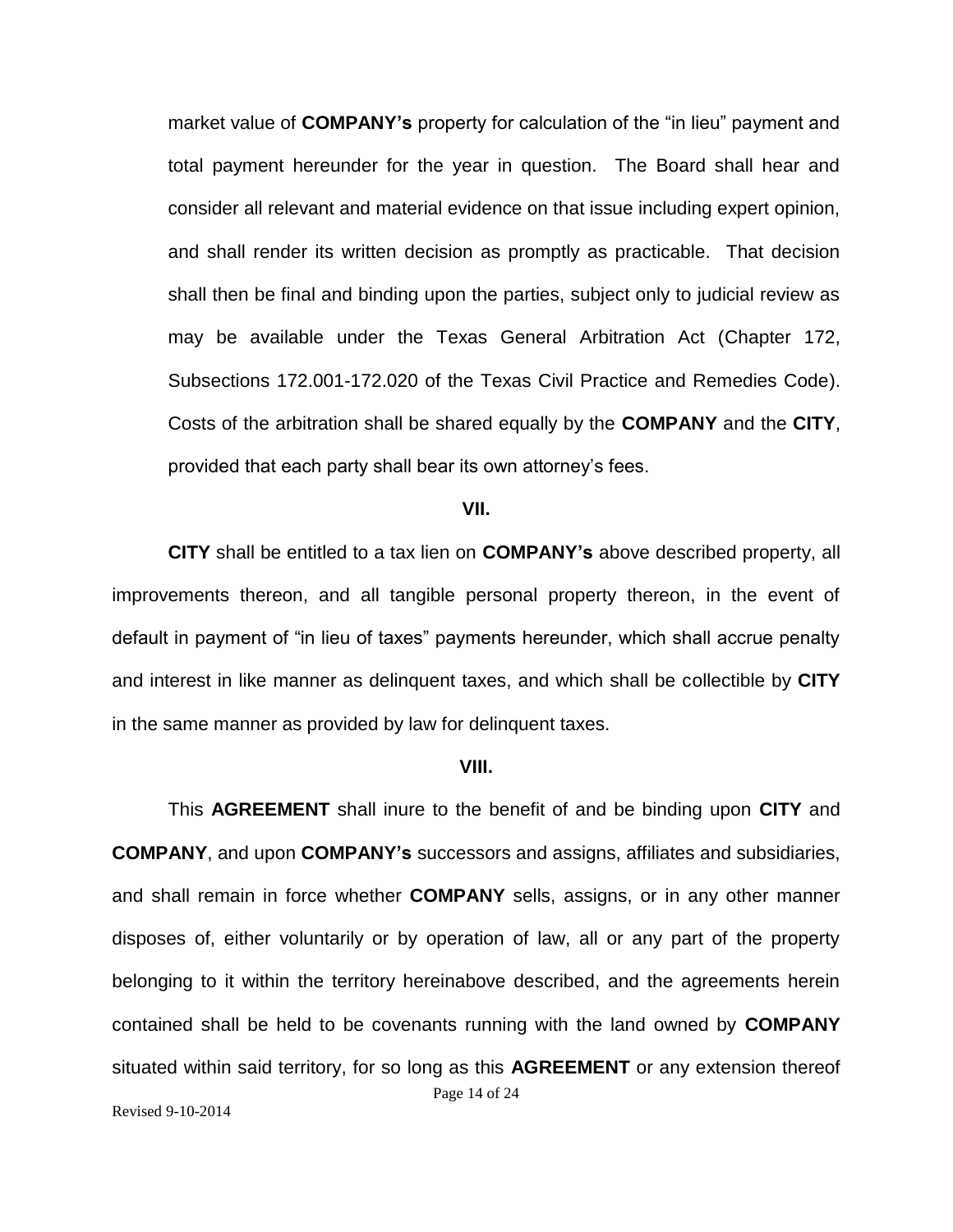remains in force. **COMPANY** shall give **CITY** written notice within thirty (30) days of any disposition of Land, with information on the location and other particulars of the sale, assignment or lease, not considered confidential, regarding the property sold, assigned or leased and the identity of the purchaser, assignee or lessee.

In the event any of **COMPANY's** land included in the **DISTRICT** is sold by **COMPANY** to a third party, other than an affiliate of **COMPANY**, **CITY** shall enter into an agreement binding the purchaser and its assigns upon terms substantially similar to those contained in this **AGREEMENT** for the balance of the term of this **AGREEMENT**.

In the event such purchaser or its assigns for any reason fails to execute such **AGREEMENT** within four months after the date of the sale, then all of the land described in such deed shall be excluded from the coverage of this **AGREEMENT** and shall be subject to annexation by **CITY**. Upon such sale of any land of **COMPANY** within the **DISTRICT** to a third party, other than an affiliate of **COMPANY**, responsibility and liability for the performance of this **AGREEMENT** thereafter with respect to the land, improvements and personal property included in such sale shall be the sole responsibility of the purchaser and its assigns, and thereafter 100% fair market value figures to be used in computing the payments to be made by **COMPANY** pursuant to Section III hereof shall be applied only on the land, improvements and personal property still owned by **COMPANY** or its affiliates as of the particular January 1<sup>st</sup> specified in Section III. If the land included in such sale does not adjoin **CITY**, **COMPANY** shall permit **CITY** to annex a suitable strip of land out of **COMPANY's** land from **CITY's** boundary to the land being sold to permit its annexation, both the size and location of such strip to be designated by **COMPANY.**

Page 15 of 24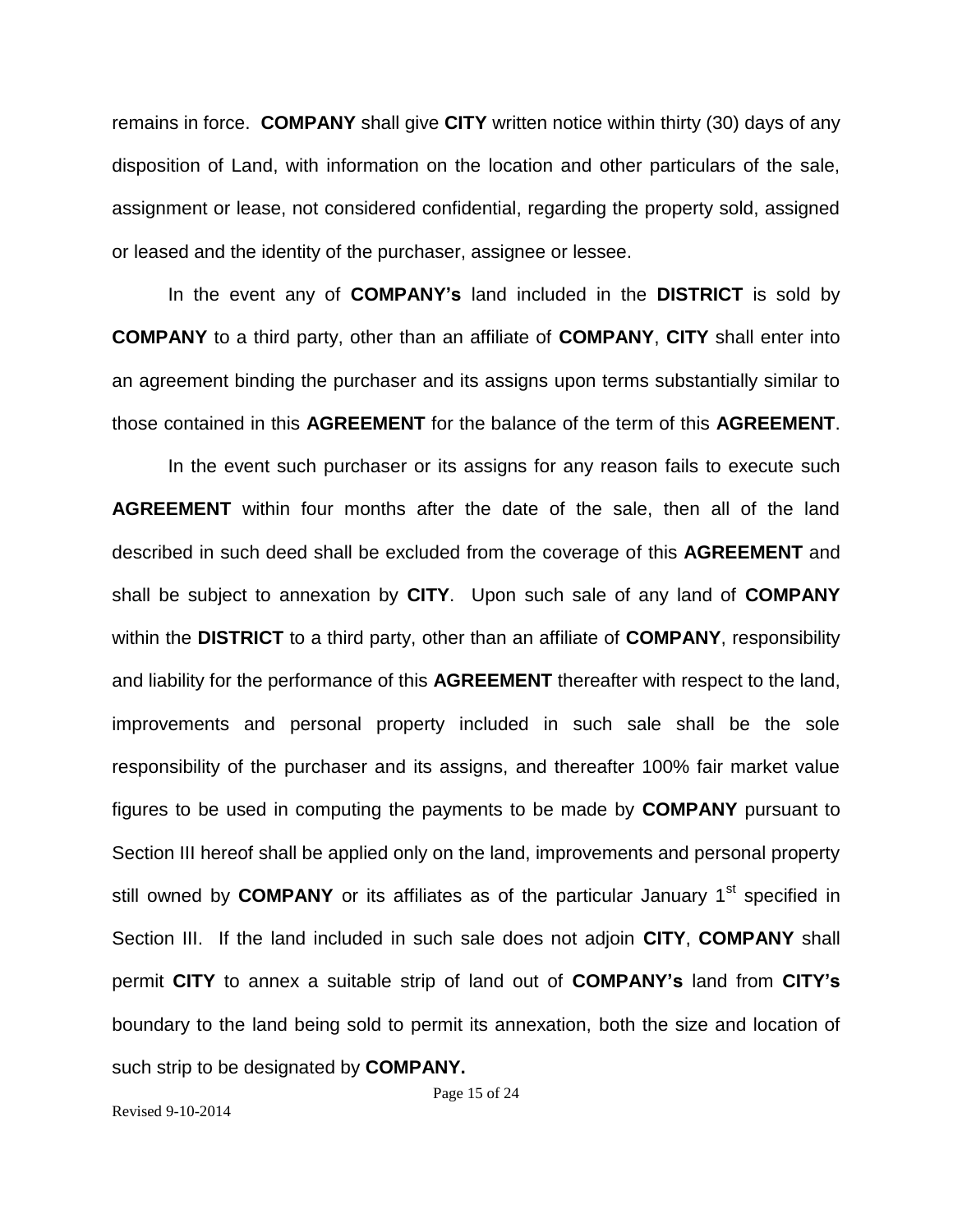In the event **COMPANY** rents or leases (hereinafter called "the lease") any of its land to any Lessee other than to an affiliate, **COMPANY** shall request that Lessee shall, on or before the due dates provided for herein for the payment of the "in lieu" payments, and on or before the due dates provided herein for the payment of Actual City taxes, make payments to **CITY** as follows:

The total value of Lessee's improvements and personal property located on the leased land shall be ascertained, and the Lessee shall make payments for each year of the lease and proportionately for lease periods of less than one year as though it had entered into this **AGREEMENT** as a party thereto as specified in Section III. Lessee shall pay **CITY** as an "in-lieu" payment, an amount determined in accordance with the procedure outlined in Section III. For each year that the lease remains in force and effect, like payments shall be due in the above manner, with adjustments made upward or downward for increases or decreases in Lessee's Adjusted Market Value of improvements and personal property. The payments herein provided for shall be secured by a lien on the improvements and personal property on the leased land. If Lessee does not make the required "in-lieu" and "Actual City Tax" payments, **COMPANY** shall permit **CITY** to annex a suitable strip of land out of **COMPANY's** land from **CITY's** boundary to the land being leased to permit its annexation. Both the size and location of such strip is to be designated by **COMPANY**.

**X.**

Page 16 of 24 Revised 9-10-2014 If any other company within the **DISTRICT** defaults on their Industrial District Agreement and said defaulting company is not contiguous with the **CITY's** boundary,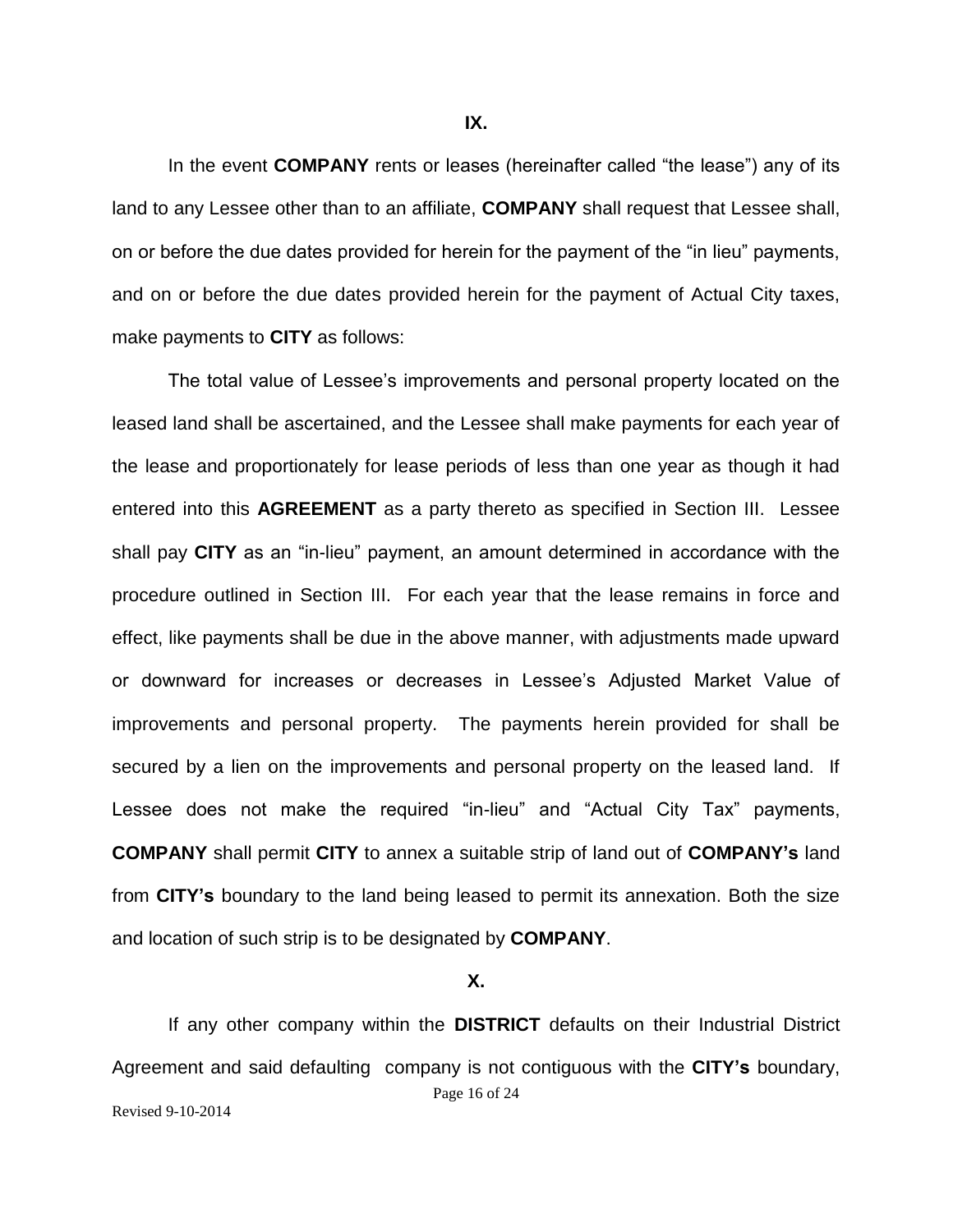**COMPANY** shall permit **CITY** to annex a suitable strip of land out of **COMPANY's** land from **CITY's** boundary to the defaulting company's land to permit its annexation. Both the size and location of such strip is to be designated by **COMPANY**.

#### **XI.**

The following language shall be included in storage contracts or leases and **COMPANY** agrees to use its best efforts to amend its existing contracts so that this language will appear in all contracts on or before January 1, 2015. Such language is as follows to wit:

"The term "Stored Product" as used in this **AGREEMENT** shall mean that Product" stored in **COMPANY** facilities located within the **DISTRICT** on January 1 of any year of the Lease.

Lessees agree to file any and all information returns or rendition forms required by **CITY** with respect to such Stored Product. Lessees acknowledge that such information shall be used in the valuation of such Stored Product and that these valuations will be provided to the proper governmental jurisdictions to be used as the basis of taxes, in lieu of payments, charges or assessments levied upon such Stored Product.

In the event that Stored Product is stored in facilities located within the **DISTRICT**, Lessees acknowledge and agree that such Stored Product shall be subject to in lieu payments, charges or assessments of **CITY**. Lessees and **CITY** agree that in lieu payments, charges or assessments upon Stored Product will be equal tithe sum of: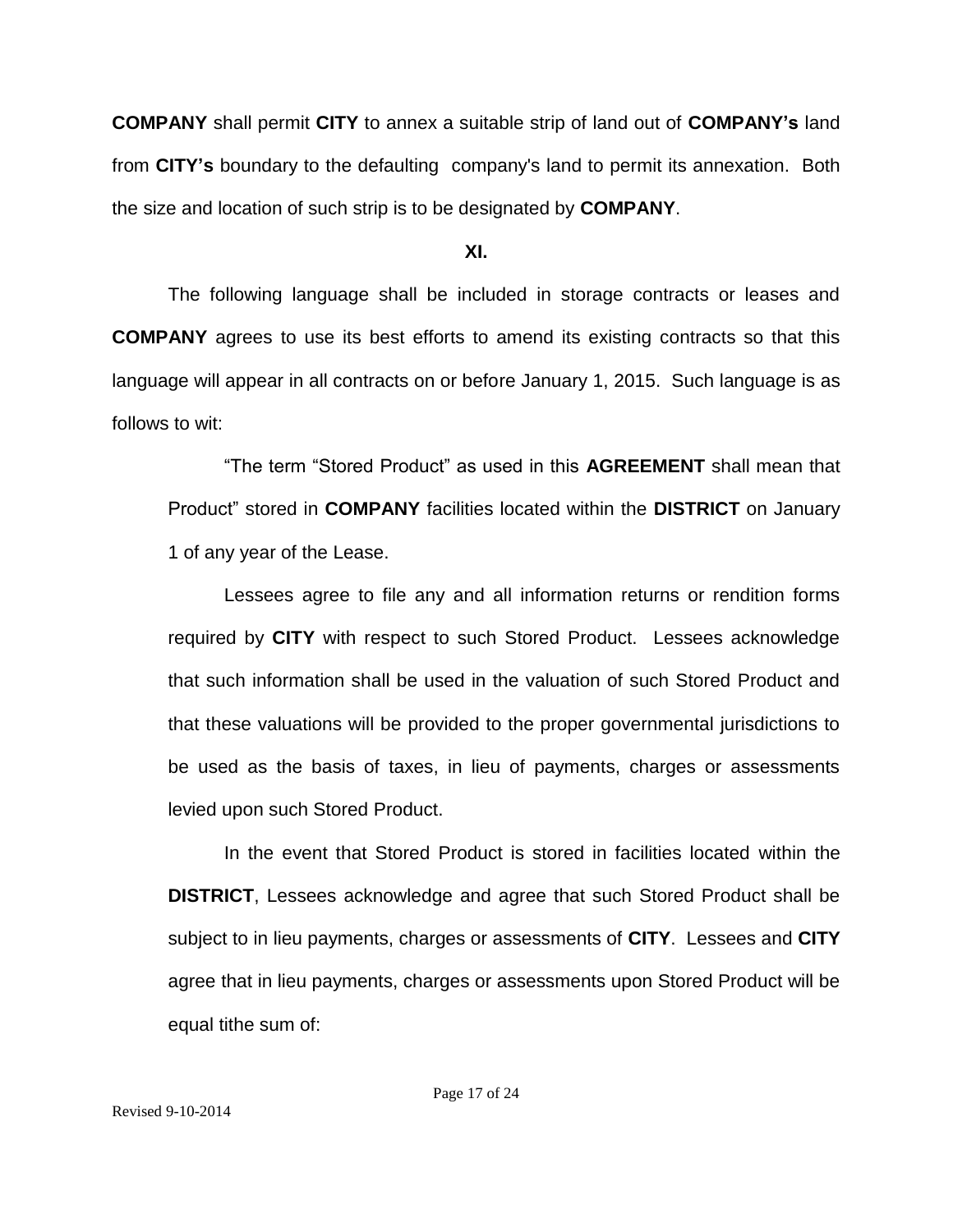1. Sixty-three percent (63%) of the amount of taxes which would have been levied upon Stored Product if such Stored Product were stored in facilities within the city limits of Deer Park instead of within the **DISTRICT** on January 1, 2015, January 1, 2016, January 1, 2017, and January 1, 2018.

2. Sixty-four percent (64%) of the amount of taxes which would have been levied upon Stored Product if such Stored Product were stored in facilities within the city limits of Deer Park instead of within the **DISTRICT** on January 1, 2019, January 1, 2020, January 1, 2021, and January 1, 2022.

3. Sixty-five percent (65%) of the amount of taxes which would have been levied upon Stored Product if such Stored Product were stored in facilities within the city limits of Deer Park instead of within the **DISTRICT** on January 1, 2023, January 1, 2024, January 1, 2025, and January 1, 2026.

Lessees agree that they shall be obligated to remit in lieu payments, charges or assessments, if any, directly to the Tax Department in the City Hall of Deer Park, Texas, and that this **AGREEMENT** shall have full force and effect and be legally binding between itself and **CITY**. If any payment is not made on or before its due date, the same interest, penalties, attorney's fees and cost of collection shall be recoverable by **CITY** as in the case of delinquent ad valorem tax.

### **XII.**

Page 18 of 24 Revised 9-10-2014 The benefits accruing to **COMPANY** under this **AGREEMENT** shall also extend to **COMPANY's** affiliates and to any properties owned or acquired by said affiliates within the **DISTRICT** and the ANNEXED AREA, and where reference is made herein to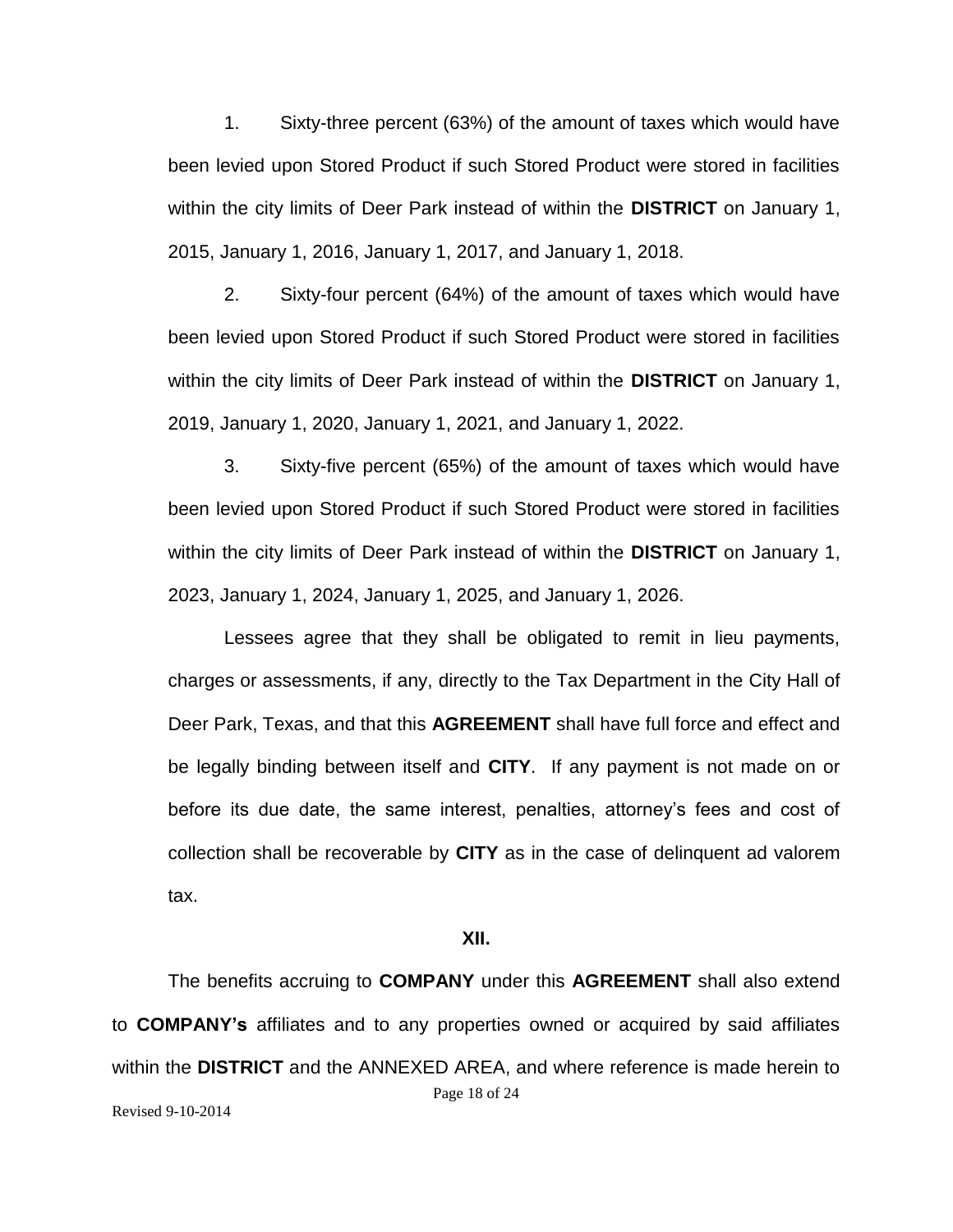land, improvements and personal property owned by **COMPANY** that shall also include land, improvements and personal property owned by its affiliates. The word "affiliates" shall mean any corporation, partnership association, or unincorporated organization that directly or indirectly, through one or more intermediaries, at the time in question, controls, or is controlled by or is under common control with **COMPANY**.

#### **XIII.**

In the event the terms and conditions of this **AGREEMENT** are rendered ineffective or their effect changed by an amendment to the Constitution, any State or Federal legislative changes, or any interpretation of the Texas Property Tax Code by a commission or board in the executive branch of state government having statewide jurisdiction, both parties mutually agree that upon the request of either party, this **AGREEMENT** shall be renegotiated to accomplish the intent of this **AGREEMENT.** For the avoidance of doubt, both parties acknowledge and agree that changes in the appraised value (as defined in the Texas Property Tax Code) of land, improvements or personal property owned by **COMPANY** or its affiliates shall not constitute a change with respect to which a party hereto may request under this Section XIII, that this **AGREEMENT** be renegotiated.

#### **XIV.**

Page 19 of 24 Revised 9-10-2014 **CITY** and **COMPANY** mutually recognize that the health and welfare of Deer Park residents require adherence to high standards of quality in the air emissions, water effluents and solid waste management of those industries located in the Industrial District. In the event **COMPANY's** facility which is subject to this **AGREEMENT** is deemed to be in alleged violation of certain environmental regulations, **COMPANY** may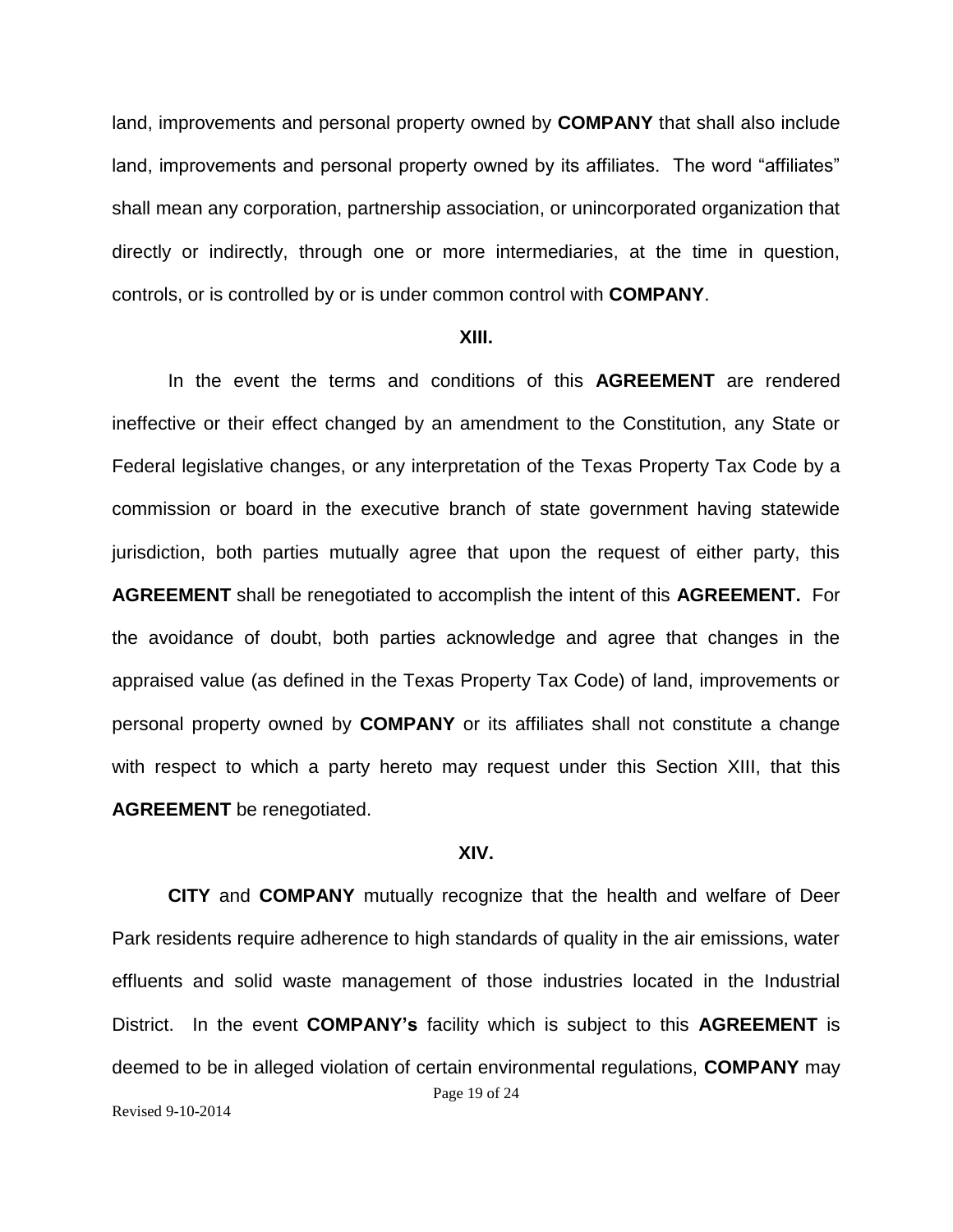be assessed a monetary penalty or fine by the governmental agency entitled to enforce such regulations. An enforcement action pursuant to such alleged violation may be brought by the Environmental Protection Agency (EPA) or the Texas Commission on Environmental Quality (TCEQ). **CITY** and **COMPANY** agree that if these instances occur, it is desirable to identify a Supplemental Environmental Project (SEP) to allow at least a portion of the fine to work closer to home to help improve the environmental quality of the Deer Park area. SEPs are typically defined as environmentally beneficial projects which a defendant/respondent agrees to undertake in settlement of an enforcement action, but which the defendant/respondent is not otherwise legally required to perform. It is recognized that the EPA and TCEQ may have separate and distinct SEP policies and criteria.

**CITY** and **COMPANY** mutually agree that:

- 1. **COMPANY** will contact **CITY** in advance of entering into any formal settlement with the EPA involving **COMPANY's** facility in the **DISTRICT**.
- 2. **COMPANY** will contact **CITY** at the time of entering into any formal Agreed Order with TCEQ involving **COMPANY's** facility in the **DISTRICT**.
- 3. If **CITY** has a SEP that is pre-approved by TCEQ and **CITY's** SEP meets the criteria for approval by **COMPANY**, **COMPANY** will propose the SEP sponsored by **CITY** be included in the stated Agreed Order.
- 4. **CITY** may propose a SEP to **COMPANY** for inclusion in a federal settlement. If the **CITY** sponsored SEP meets the criteria for approval by the EPA and **COMPANY**, and the selection of the **CITY** sponsored SEP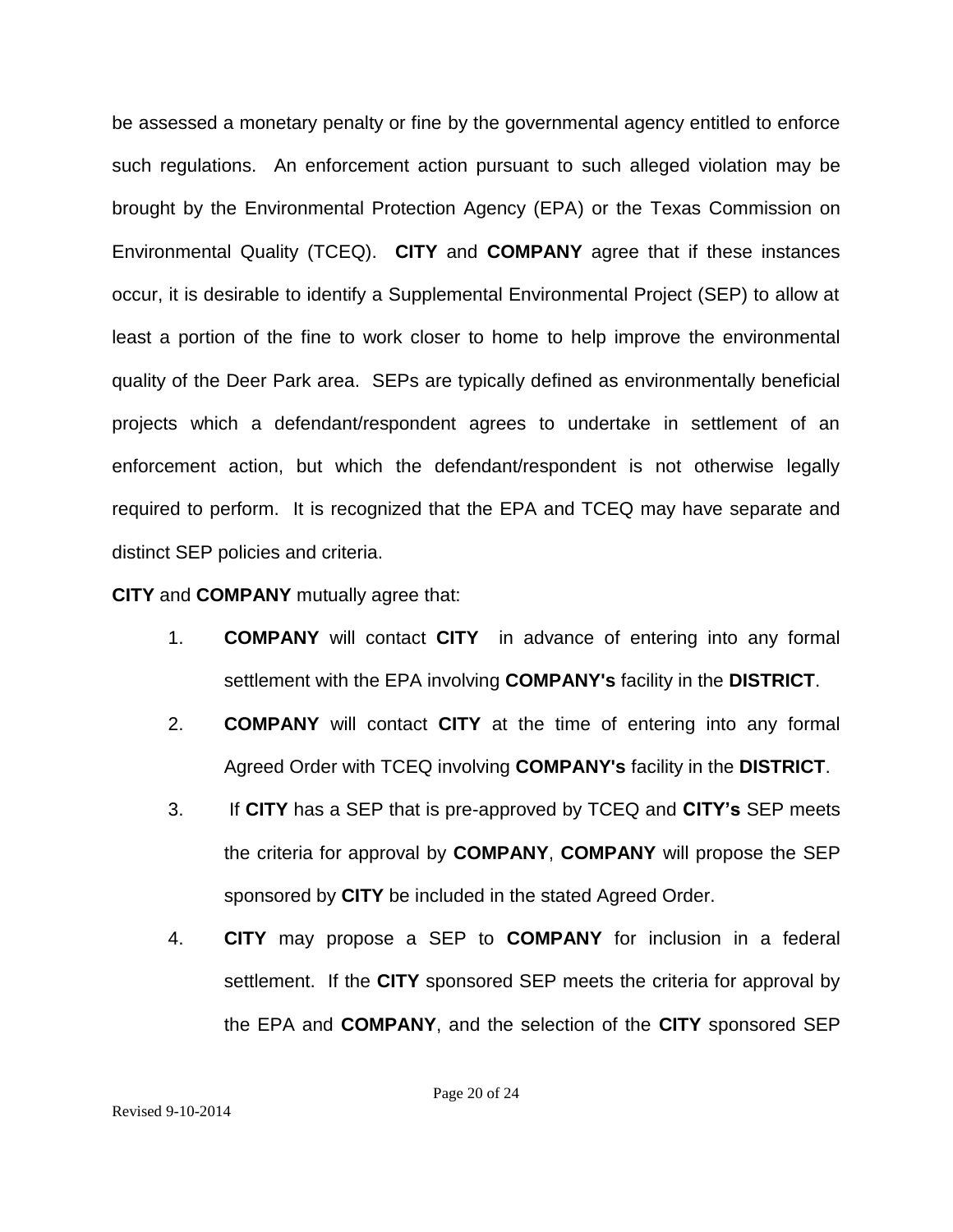will not delay finalization of the settlement, **COMPANY** will propose **CITY's** SEP be included in the federal settlement.

**CITY** and **COMPANY** mutually recognize that should **COMPANY** pursue the SEP submitted by **CITY,** that the final decision to approve or disapprove a SEP rests with the federal or state environmental regulatory agency.

## **XV.**

**CITY** and **COMPANY** hereby affirm and agree that any inventory located within a Foreign Trade Zone or Freeport exemptions within **COMPANY's** property shall not be excluded from the total value of property, in regards to the in-lieu of tax payments calculation referenced in this **AGREEMENT** for the full term of said **AGREEMENT**. **CITY** and **COMPANY** further agree that the Foreign Trade Zone exemption shall not be excluded from **COMPANY's** valuation for any ad valorem taxes during the term of said **AGREEMENT**.

## **XVI.**

If at some time during this **AGREEMENT CITY** grants a Freeport exemption or an exemption of value of inventory within a Foreign Trade Zone to any company within **CITY** or the **DISTRICT**, the same value exemption shall extend to **COMPANY** herein.

## **XVII.**

Page 21 of 24 Revised 9-10-2014 The parties agree that this **AGREEMENT** complies with existing laws pertaining to the subject and that all terms, considerations and conditions set forth herein are lawful, reasonable, appropriate, and not unduly restrictive of **COMPANY's** business activities. Without such agreement neither party hereto would enter into this **AGREEMENT**. In the event any one or more words, phrases, clauses, sentences,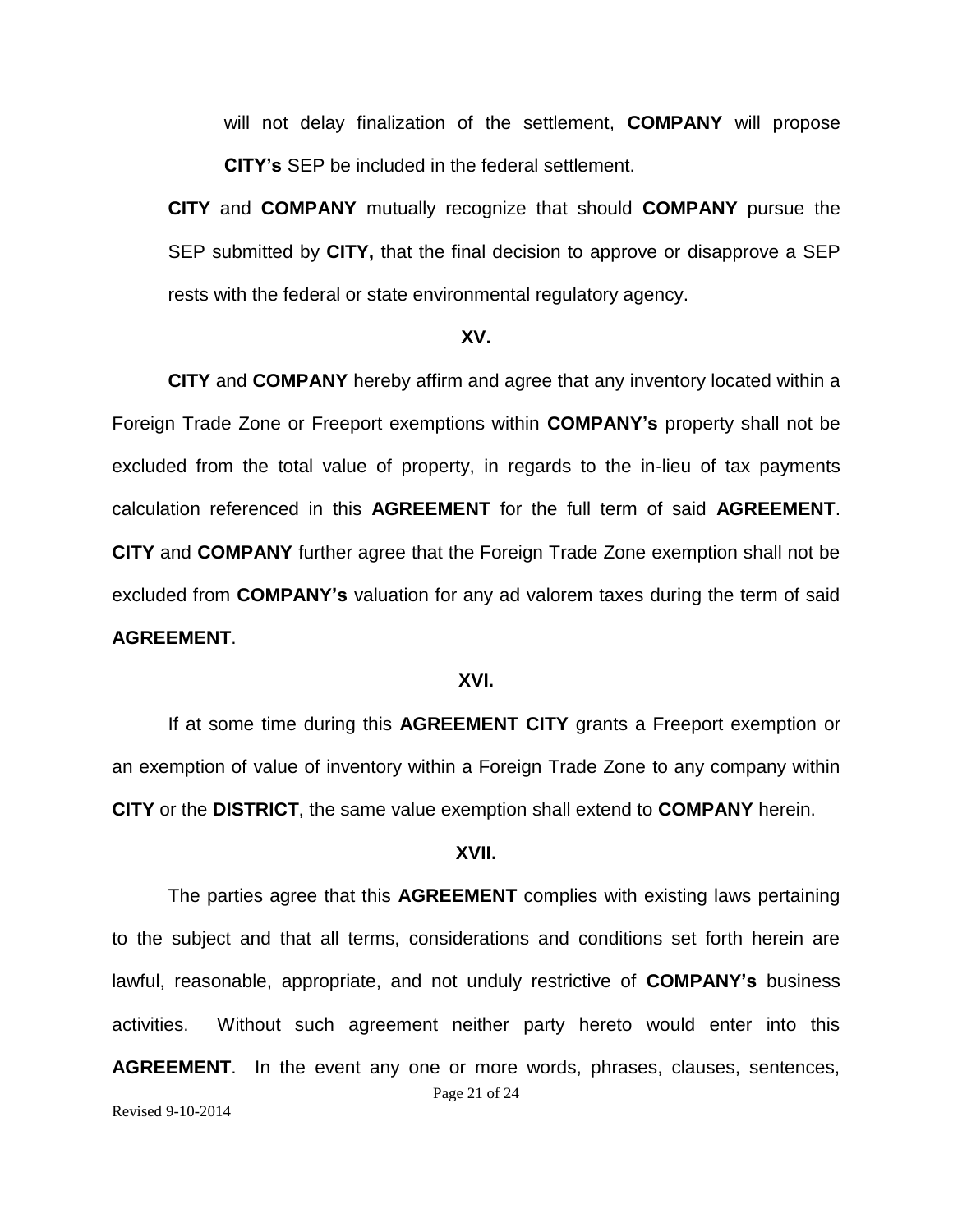paragraphs, sections, articles or other parts of this **AGREEMENT** or the application thereof to any person, firm, corporation or circumstances shall be held by any court of competent jurisdiction to be invalid or unconstitutional for any reason, then the application, invalidity or unconstitutionality of such words, phrases, clauses, sentences, paragraphs, sections, articles or other parts of the **AGREEMENT** shall be deemed to be independent of and severable from the remainder of this **AGREEMENT** and shall not affect the validity of the parts of the **AGREEMENT** not declared invalid or unconstitutional.

# **XVIII.**

Any notice or other communication required or permitted to be given pursuant to this **AGREEMENT** shall be in writing and shall be directed to the applicable party as follows:

If directed to **CITY**:

The City of Deer Park 710 E. San Augustine Deer Park, Texas 77536 Facsimile: (281) 478-7218 Attn: City Manager

If directed to **COMPANY**:

| Facsimile: |  |
|------------|--|
| Attn:      |  |

\_\_\_\_\_\_\_\_\_\_\_\_\_\_\_\_\_\_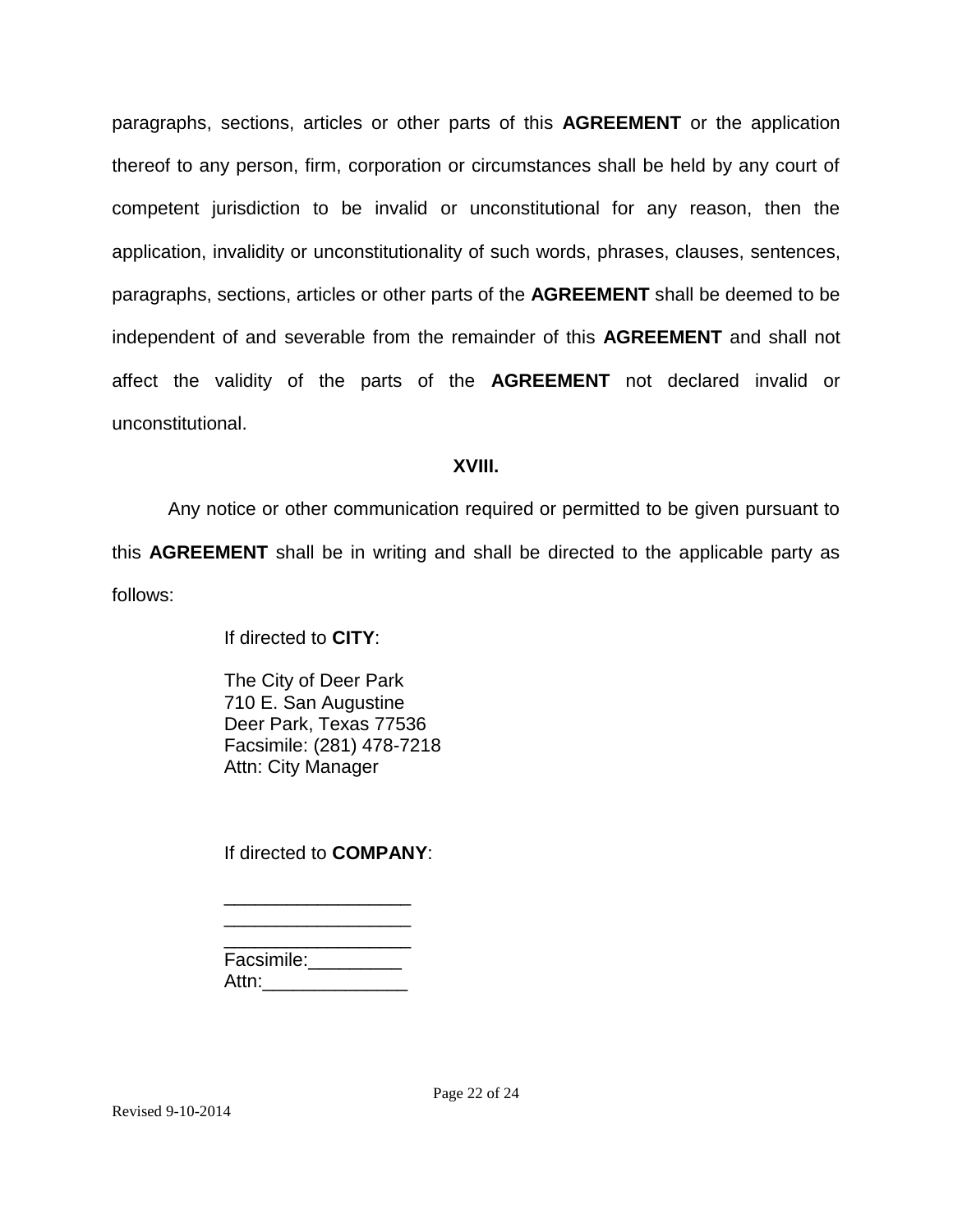Each party shall have the right to change the place to which notice shall be sent or delivered by sending a similar notice to the other party in like manner. Notices, demands, offers or other written instruments shall be deemed to have been duly given on the date a copy is actually received by the intended recipient.

# **XIX.**

Upon the commencement of the term of this **AGREEMENT**, all other previously existing Industrial District Agreements with respect to said Land, shall terminate.

**ENTERED INTO EFFECTIVE** the 1<sup>st</sup> day of January, 2015.

| (Company)                |  |  |
|--------------------------|--|--|
| By:                      |  |  |
| Name:                    |  |  |
| Title:                   |  |  |
|                          |  |  |
| Address:                 |  |  |
| <b>CITY OF DEER PARK</b> |  |  |

**MAYOR**, City of Deer Park, Texas

\_\_\_\_\_\_\_\_\_\_\_\_\_\_\_\_\_\_\_\_\_\_\_\_\_\_\_\_\_\_\_\_\_\_\_\_\_